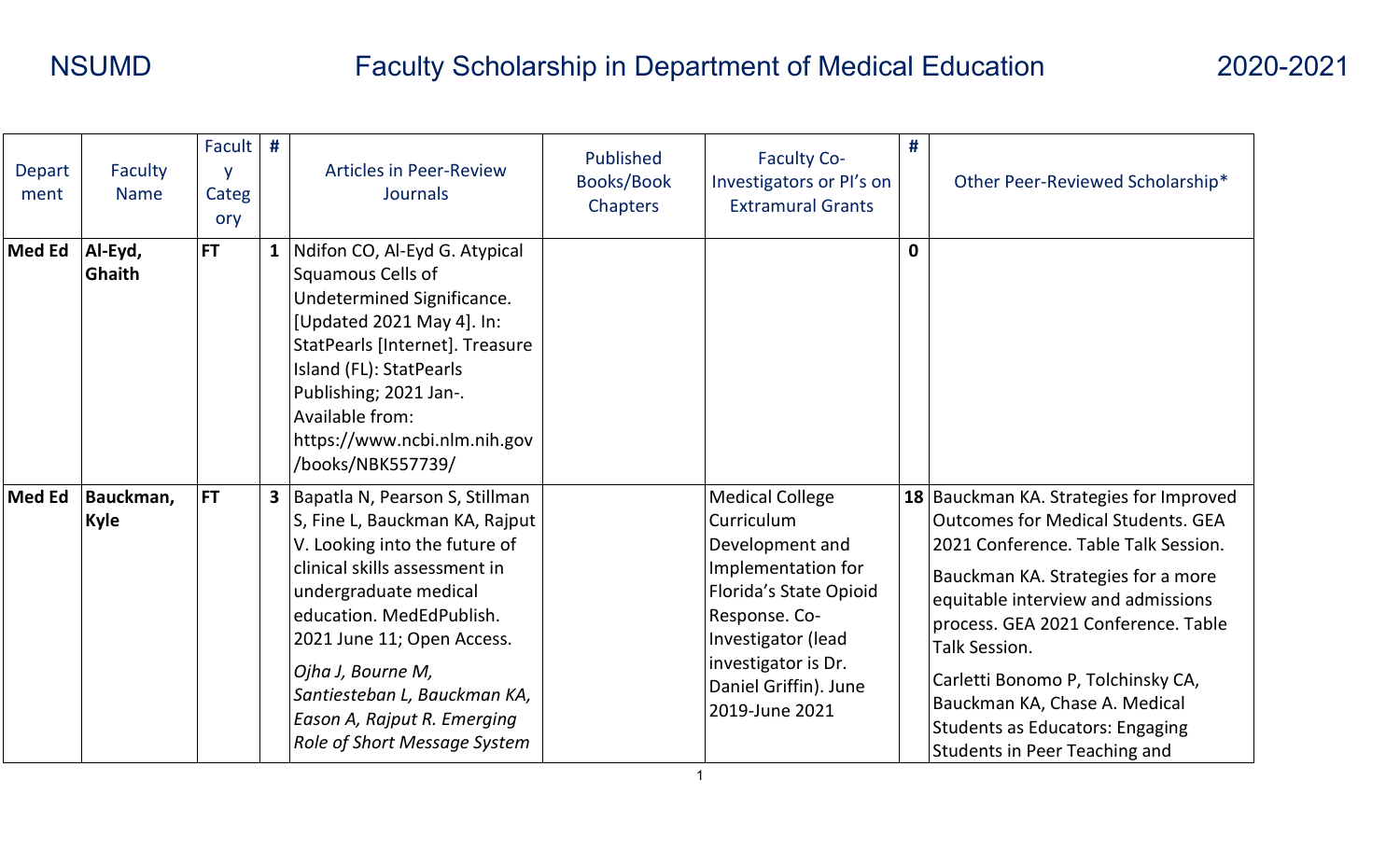| $\alpha$ outly contoined the integration of the choice. |                                            |
|---------------------------------------------------------|--------------------------------------------|
| (SMS) in Medical Education.                             | Educational Scholarship. IAMSE 2021        |
| MedEdPublish. 2021 June 6;                              | <b>Conference. Focus Session</b>           |
| <b>Open Access</b>                                      | Kiziah H, Roorda S, Lutfi N, Bauckman      |
| Fine L, Bauckman KA, Rajput V.                          | KA. Use of Space Repetition Software       |
| Ignite Caring, Meaning, and                             | on the Enjoyment and Confidence of         |
| Engagement in Learners and                              | <b>Fundamental Anatomy in Medical</b>      |
| Physicians to Prevent Burnout.                          | <b>Education. AAMC Learn Serve Lead</b>    |
| Newsletter of Academy for                               | 2021 (Accepted for poster).                |
| Professionalism in Health                               | Kiziah H, Roorda S, Lutfi N, Bauckman      |
| Care. 2021 March 16; 4;4                                | KA. Use of Space Repetition Software       |
| Mintz J, Mirza J, Young E,                              | on the Enjoyment and Confidence of         |
| Bauckman KA. Iron                                       | <b>Fundamental Anatomy in Medical</b>      |
| Therapeutics in Women's                                 | Education. IAMSE 2021 Conference           |
| Health: Past, Present, and                              | (poster presentation).                     |
| Future. Pharmaceuticals. 2020                           |                                            |
| Dec 8; 13(12), 449. (Review                             | Ojha J, Santiesteban L, Bourne M, Eason    |
|                                                         | A, Bauckman KA, Rajput V.                  |
|                                                         | <b>Complementary Role of Short Message</b> |
|                                                         | Service (Text Message) for immediate       |
|                                                         | feedback from students in pre-clerkship    |
|                                                         | course evaluation. IAMSE 2021              |
|                                                         | Conference (oral presentation).            |
|                                                         | Ojha J, Santiesteban L, Bourne M, Eason    |
|                                                         | A, Bauckman KA, Rajput V.                  |
|                                                         | <b>Complementary Role of Short Message</b> |
|                                                         | Service (Text Message) for immediate       |
|                                                         | feedback from students in pre-clerkship    |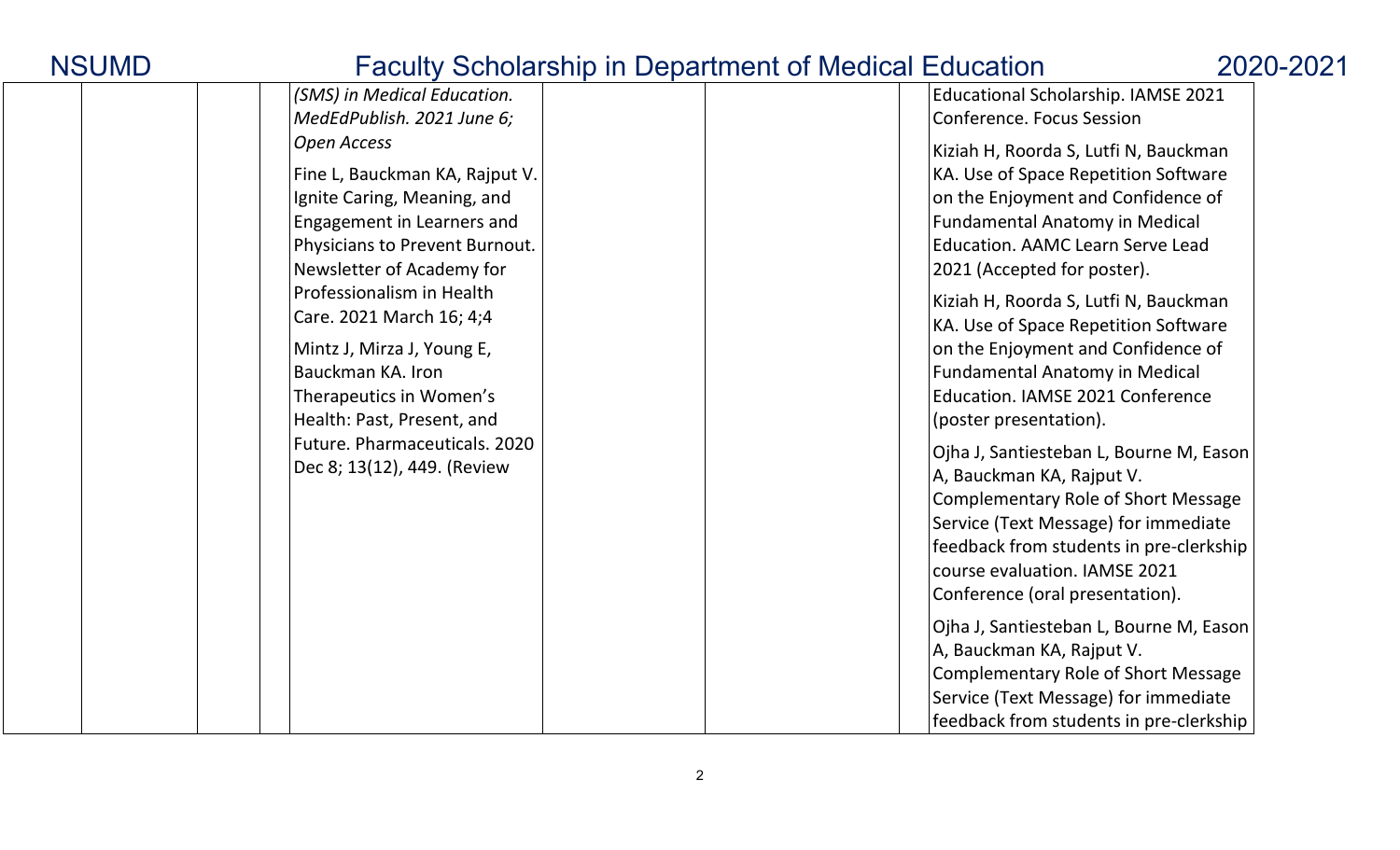|  |  |  | course evaluation. AMEE<br>2021Conference (oral presentation).                                                                                                                                                                                                                                                                                                |
|--|--|--|---------------------------------------------------------------------------------------------------------------------------------------------------------------------------------------------------------------------------------------------------------------------------------------------------------------------------------------------------------------|
|  |  |  | Ojha J, Santiesteban L, Bourne M, Eason<br>A, Bauckman KA, Rajput V.<br><b>Complementary Role of Short Message</b><br>Service (Text Message) for immediate<br>feedback from students in pre-clerkship<br>course evaluation. Australian & New<br><b>Zealand Association for Health</b><br><b>Professional Educators Conference</b><br>2021 (oral presentation) |
|  |  |  | McAlister JA, van de Ridder JM, Rajput<br>V, Bauckman KA. Utility of a mobile app<br>for real-time assessment of<br>professionalism in pre-clerkship<br>medical education. IAMSE 2021<br>Conference (poster presentation,<br>nominated for best poster).                                                                                                      |
|  |  |  | Marazita S, Ramoutar U, Bauckman KA.<br>Use of Problem Based Learning Sessions<br>in Diversifying the Medical School<br><b>Interview Process. Australian &amp; New</b><br><b>Zealand Association for Health</b><br><b>Professional Educators Conference</b><br>2021 (oral presentation)                                                                       |
|  |  |  | Marazita S, Ramoutar U, Bauckman KA.<br>Use of Problem Based Learning Sessions                                                                                                                                                                                                                                                                                |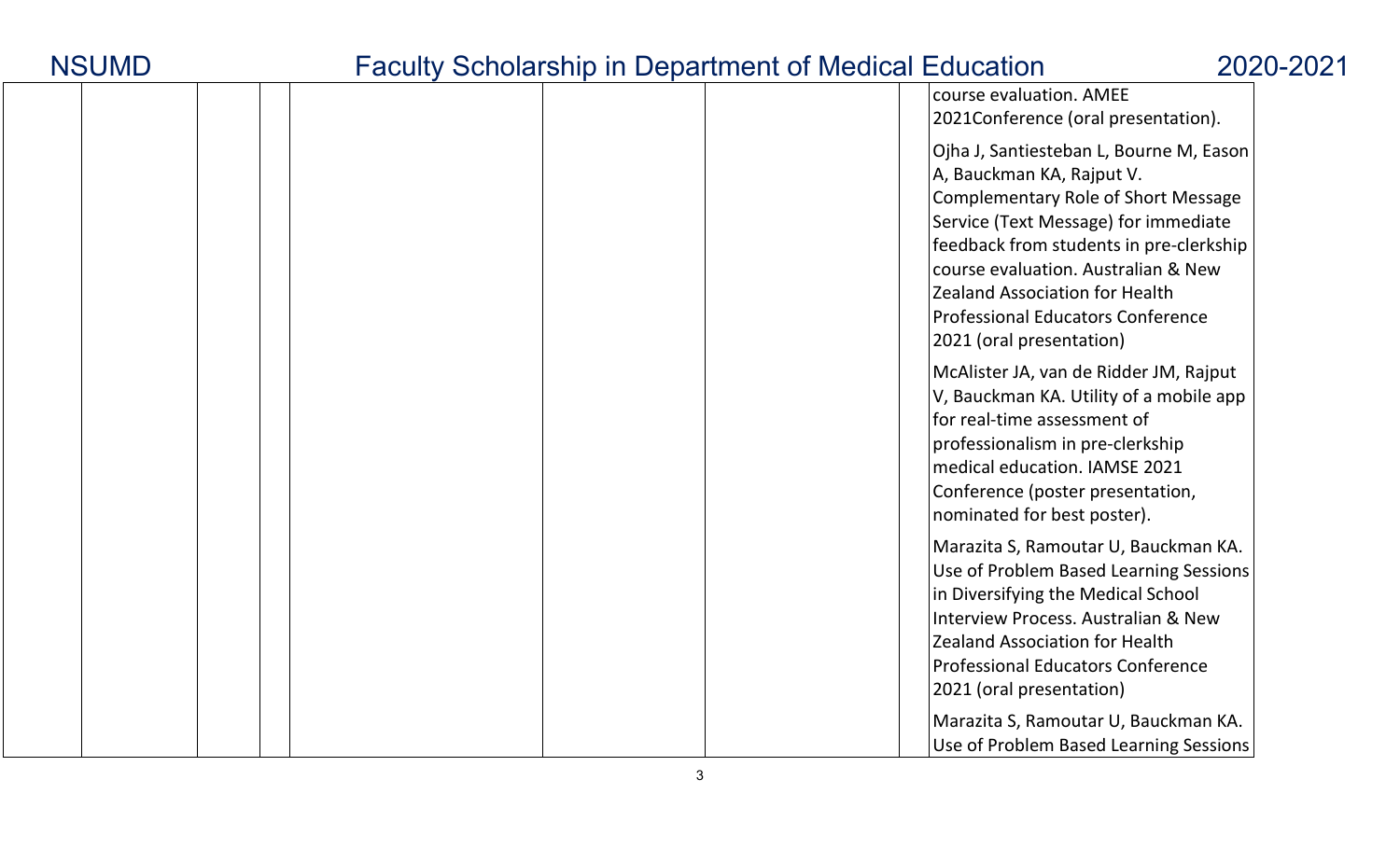| <b>NSUMD</b> |
|--------------|
|--------------|

|  |  |  | in Diversifying the Medical School<br><b>Interview Process. SGEA AAMC</b><br>Conference 2021 (oral presentation).                                                                                             |
|--|--|--|---------------------------------------------------------------------------------------------------------------------------------------------------------------------------------------------------------------|
|  |  |  | Marazita S, Ramoutar U, Bauckman KA.<br>Use of Problem Based Learning Sessions<br>in Diversifying the Medical School<br>Interview Process. AMA ChangeMedEd<br>2021 (poster presentation)                      |
|  |  |  | Marazita S, Ramoutar U, Bauckman KA.<br>Use of Problem Based Learning Sessions<br>in Diversifying the Medical School<br>Interview Process. IAMSE 2021<br>Conference (poster presentation).                    |
|  |  |  | Wise R, Carlotti P, Bauckman KA, Padilla<br>M. Creating and Implementing a<br><b>Comprehensive and Culturally</b><br>Competent Medical Spanish<br>Curriculum. IAMSE 2021 Conference<br>(oral presentation).   |
|  |  |  | Wise R, Carlotti P, Bauckman KA, Padilla<br>M. Creating and Implementing a<br>Comprehensive and Culturally<br>Competent Medical Spanish Curriculum<br><b>GEA AAMC Conference 2021 (oral</b><br>presentation). |
|  |  |  | Patete NA, Bauckman KA. Multiple<br>Mini-Interview Mapping: A New                                                                                                                                             |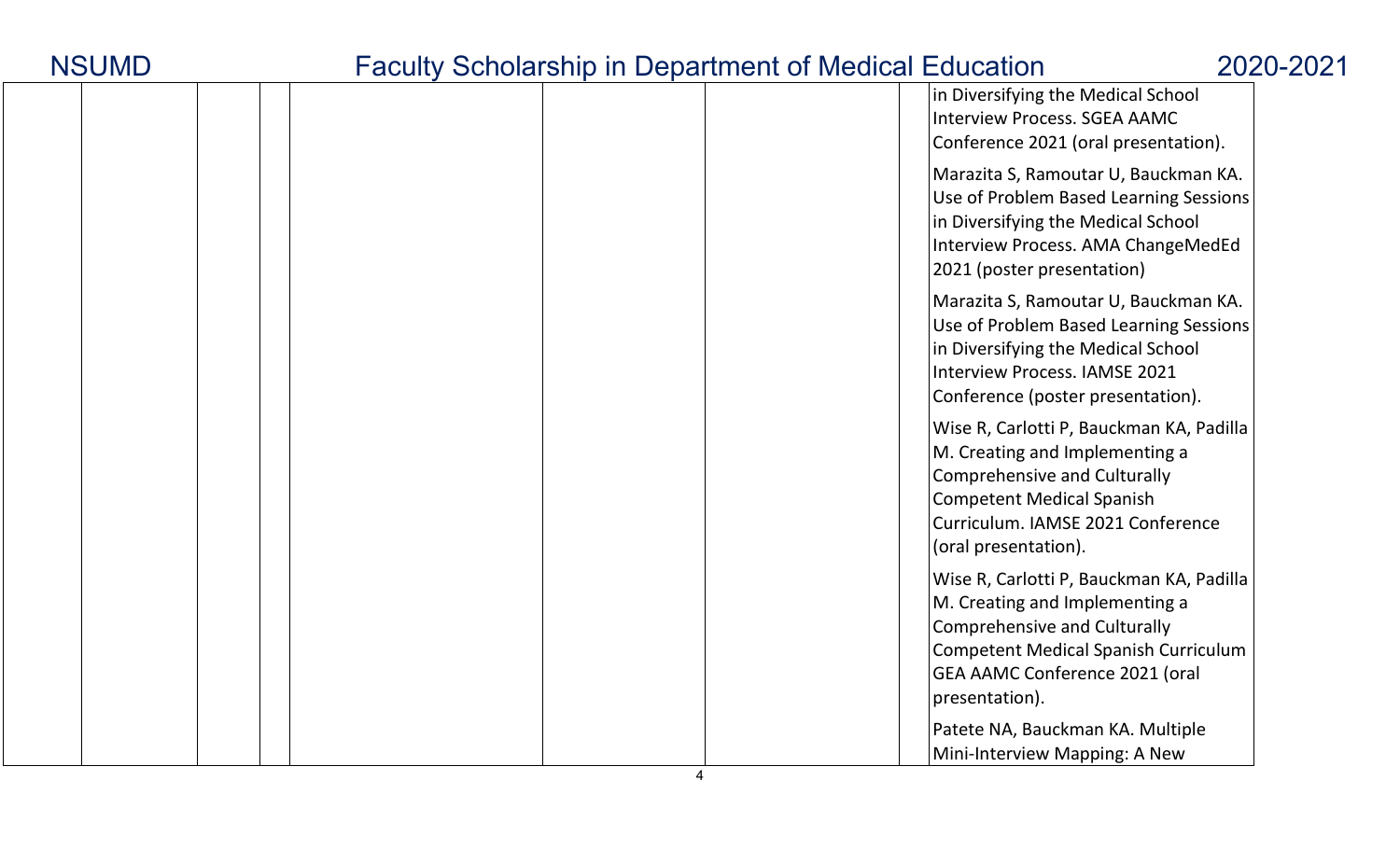|               | <b>NSUMD</b>               |                           |                                                                                                                                                                                                                                                                                                                                          |                                                        | <b>Faculty Scholarship in Department of Medical Education</b> |                         |                                                                                                                                                                                                                                               | 2020-2021 |
|---------------|----------------------------|---------------------------|------------------------------------------------------------------------------------------------------------------------------------------------------------------------------------------------------------------------------------------------------------------------------------------------------------------------------------------|--------------------------------------------------------|---------------------------------------------------------------|-------------------------|-----------------------------------------------------------------------------------------------------------------------------------------------------------------------------------------------------------------------------------------------|-----------|
|               |                            |                           |                                                                                                                                                                                                                                                                                                                                          |                                                        |                                                               |                         | Method to Personalize the MMI<br><b>Process for Medical Schools. IAMSE</b><br>2021 Conference (poster presentation).                                                                                                                          |           |
|               |                            |                           |                                                                                                                                                                                                                                                                                                                                          |                                                        |                                                               |                         | Lee J, Harkas R, Pearson S, Bauckman<br>KA. Student Led Design of a Pre-<br>matriculation Program for Medical<br>Students. GEA AAMC Conference 2021<br>(poster presentation).                                                                 |           |
|               |                            |                           |                                                                                                                                                                                                                                                                                                                                          |                                                        |                                                               |                         | Lee J, Harkas R, Pearson S, Bauckman<br>KA. Student Led Design of a Pre-<br>matriculation Program for Medical<br>Students. IAMSE 2021 Conference<br>(poster presentation).                                                                    |           |
| <b>Med Ed</b> | Bonfil, R<br><b>Daniel</b> | <b>FT</b><br>$\mathbf{1}$ | Wasinski, B, Sohail, A, Bonfil,<br>RD, Kim, S, Saliganan*, A,<br>Polin, L, Bouhamdan, M, Kim,<br>H-R, Prunotto, M, Fridman, R.<br>Discoidin Domain Receptors,<br>DDR1b and DDR2, promote<br>tumor growth within collagen<br>but DDR1b suppresses<br>experimental lung metastasis<br>in HT1080 xenografts. Sci Rep.<br>10(1): 2309, 2020. |                                                        |                                                               |                         | 1 $ 07/21/20$ Bonfil, RD. "Tumor<br>Angiogenesis". In: Postgraduate online<br>Course on "Cellular and Molecular<br>Oncology". Ph.D. Program in Biomedical<br>Sciences. School of Medical Sciences,<br>Rosario National University, Argentina. |           |
| <b>Med Ed</b> | Campbell, W   FT<br>Grady  | $\mathbf 0$               |                                                                                                                                                                                                                                                                                                                                          | Abassi, O.H.,<br>Campbell, W.G.,<br>and Flores, L.E. A |                                                               | $\overline{\mathbf{0}}$ |                                                                                                                                                                                                                                               |           |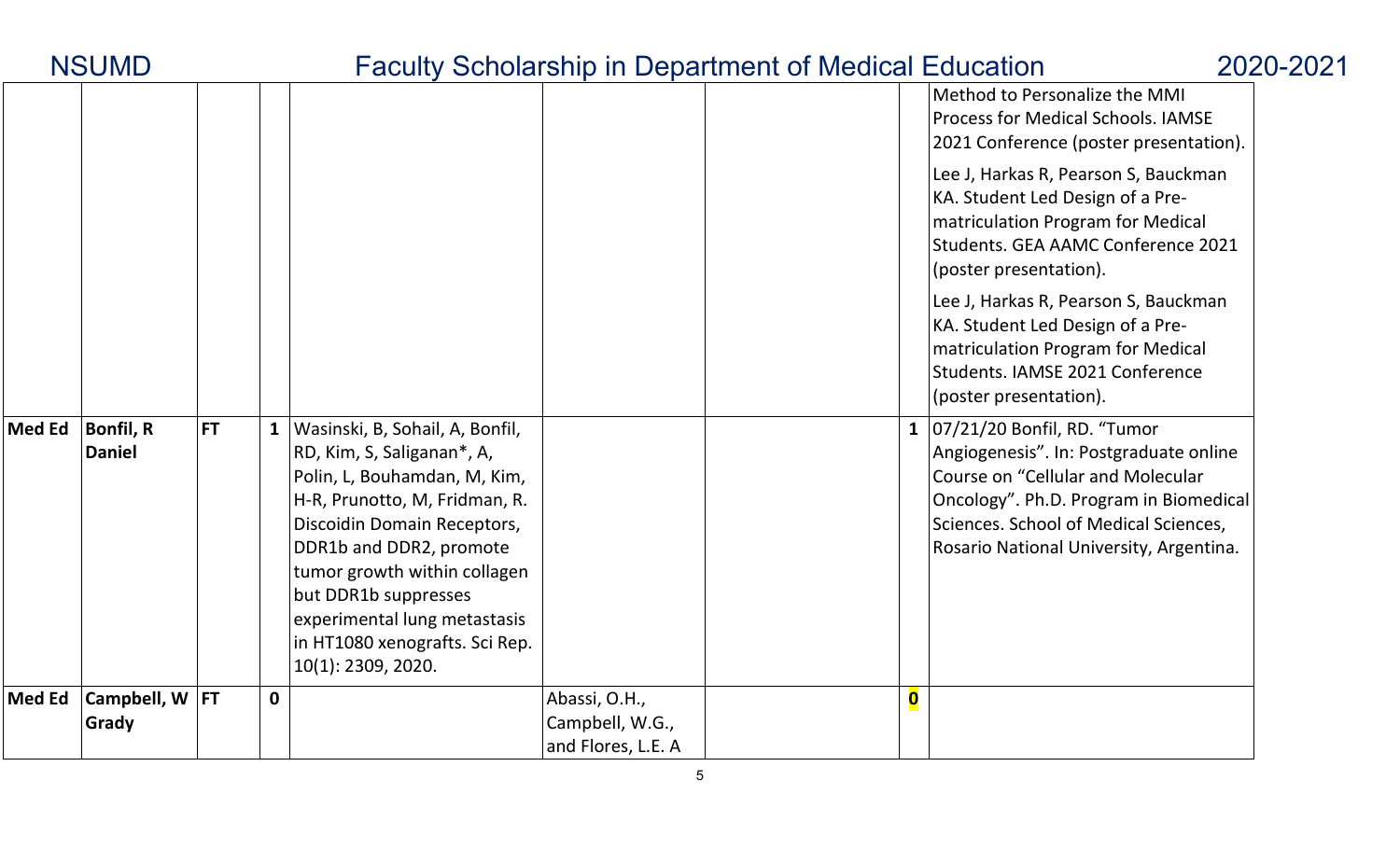|               | <b>NSUMD</b>              |           |             |                                                                                                                                                                                                               | <b>Faculty Scholarship in Department of Medical Education</b> |              |                                                                                                                                                                                                                                                                                                                                                                                                                                                                                                                                                                                                | 2020-2021 |
|---------------|---------------------------|-----------|-------------|---------------------------------------------------------------------------------------------------------------------------------------------------------------------------------------------------------------|---------------------------------------------------------------|--------------|------------------------------------------------------------------------------------------------------------------------------------------------------------------------------------------------------------------------------------------------------------------------------------------------------------------------------------------------------------------------------------------------------------------------------------------------------------------------------------------------------------------------------------------------------------------------------------------------|-----------|
|               |                           |           |             | Biopsychosocial<br>Approach to<br>Obesity. IN<br>Waldstein, S.R.<br>(ed.) Behavioral<br>and Social Science<br>in Medicine-<br>Principles and<br>Practice of<br>Biopsychosocial<br>Care, Springer US<br>(2021) |                                                               |              |                                                                                                                                                                                                                                                                                                                                                                                                                                                                                                                                                                                                |           |
| <b>Med Ed</b> | Carnevale,<br><b>Kate</b> | <b>FT</b> | $\mathbf 0$ |                                                                                                                                                                                                               |                                                               | $\mathbf{3}$ | Carnevale KJF, Wrench AP. P07:<br>Correlating student study strategies<br>with student success, a longitudinal<br>study of first year dental students in<br>basic science courses, before and<br>during the covid-19 pandemic. Poster<br>presented at the Association of<br><b>Biochemistry Educators Virtual</b><br>Conference. 2021<br>Wrench AP, Carnevale KJF. Correlating<br>Student Study Strategies with Student<br>Success during the COVID-19 Pandemic:<br>A Study of First Year Dental Students in<br>Basic Science Courses. Poster presented<br>at the International Association of |           |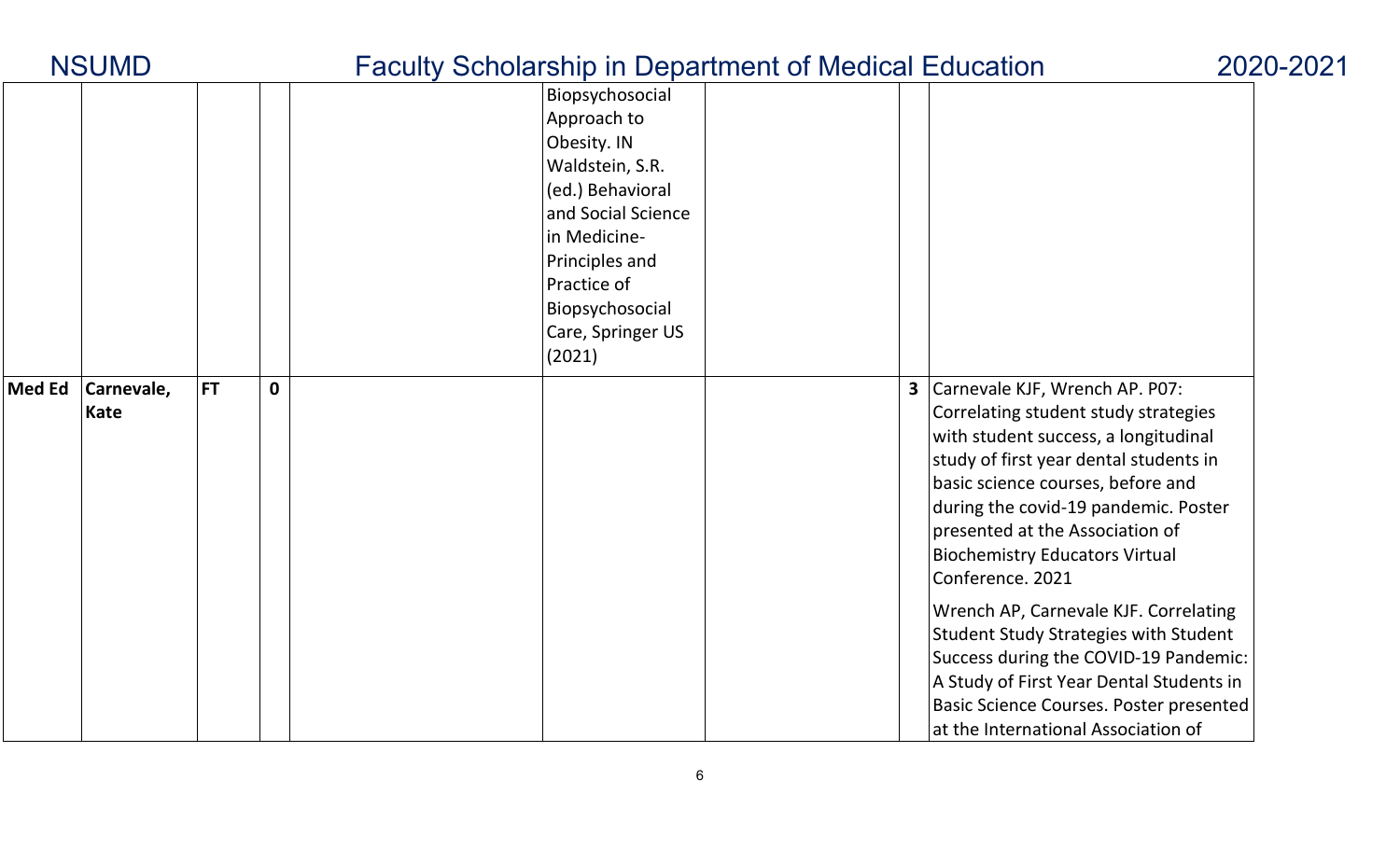|               |                  |           |                                                                                                                                                                                                          |  | <b>Medical Science Educators Virtual</b><br>Conference. 2021                                                                                                                                                                                                                                                                                                  |
|---------------|------------------|-----------|----------------------------------------------------------------------------------------------------------------------------------------------------------------------------------------------------------|--|---------------------------------------------------------------------------------------------------------------------------------------------------------------------------------------------------------------------------------------------------------------------------------------------------------------------------------------------------------------|
|               |                  |           |                                                                                                                                                                                                          |  | *Parag, S; Carnevale, KJF. COVID-19<br>Pathogen (SARS-Cov-2) Viral Evolution<br>Leading to Increased Infectivity. Poster<br>presented at the Florida Chapter of the<br>American College of Physicians 2020<br>Virtual Poster Competition. [Awarded<br>1st Prize]. 2020.                                                                                       |
| <b>Med Ed</b> | Chase,<br>Amanda | <b>FT</b> | <b>1</b> Heck, A.J. and Chase, A.J.<br>(2021) A Tool for Evaluating<br>Session-Level Integration in<br>Medical Education. Med. Sci.<br>Educ. April 2nd,<br>https://doi.org/10.1007/s4067<br>0-021-01241- |  | Chase A.J. and Heck, A.J. Enhancing<br>Integration through Team Teaching.<br>International Association of Medical<br>Science Educators Virtual Conference,<br>June 13-17, 2021 (co-facilitated, 180-<br>min pre-conference workshop<br>presentation).                                                                                                         |
|               |                  |           |                                                                                                                                                                                                          |  | Chase A.J., Bauckman, K., Tolchinsky,<br>C.A., and Carletti Bonomo, P. Medical<br><b>Students as Medical Educators:</b><br>Engaging Students in Peer Teaching and<br>Educational Scholarship. International<br><b>Association of Medical Science</b><br>Educators Virtual Conference, June 13-<br>17, 2021 (co-facilitated, 90-min<br>workshop presentation). |
|               |                  |           |                                                                                                                                                                                                          |  | Demory-Beckler, M. and Chase A.J. Pre-<br>clinical Vaccine Module to Increase                                                                                                                                                                                                                                                                                 |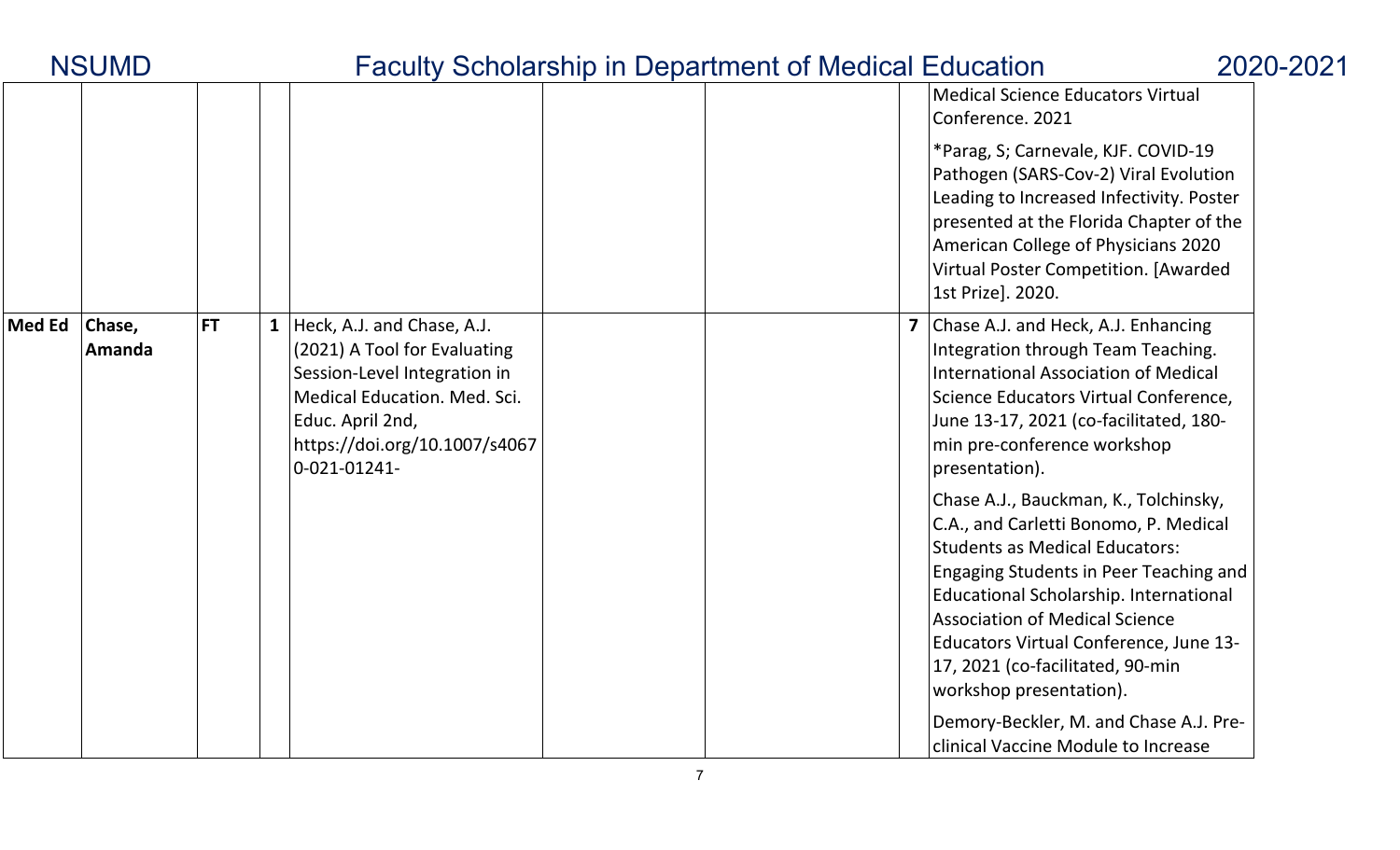| <b>NSUMD</b> |  |
|--------------|--|
|--------------|--|

|  |  |  |  |  | Learner Proficiency with Evaluating<br>Vaccine Research and Strengthen the<br>Clinician-Patient Vaccine Conversation.<br>International Association of Medical<br>Science Educators Virtual Conference,<br>June 13-17, 2021 (poster presentation).                                                                            |
|--|--|--|--|--|------------------------------------------------------------------------------------------------------------------------------------------------------------------------------------------------------------------------------------------------------------------------------------------------------------------------------|
|  |  |  |  |  | Swann, E., Morris, M., Chase, A.J.,<br>Valenti, K., Sando, K., and Myers, W.<br>Workshop: Hosting Interprofessional<br>Education Day Live, Remote and Virtual.<br>Virtual Meeting of the Texas<br><b>Interprofessional Education</b><br>Consortium, December 15, 2020 (co-<br>facilitated, 60-min workshop<br>presentation). |
|  |  |  |  |  | Chase, A.J. Vaccine Awareness:<br><b>Rebuilding Trust Through</b><br><b>Communication Albizu University</b><br>Miami Campus Hosts Mental Health<br>Awareness Virtual Expo, May 12, 2021<br>(invited oral presentation, 60 min).                                                                                              |
|  |  |  |  |  | Heck, A.J., Tatum, V.Y., Cross, C., and<br>Chase, A.J. (2020). A Survey of Medical<br><b>Educator Perceptions of Active</b><br>Learning. Med. Sci. Educ. 30 (Suppl<br>1):S1-67 (Published peer-reviewed<br>abstract).                                                                                                        |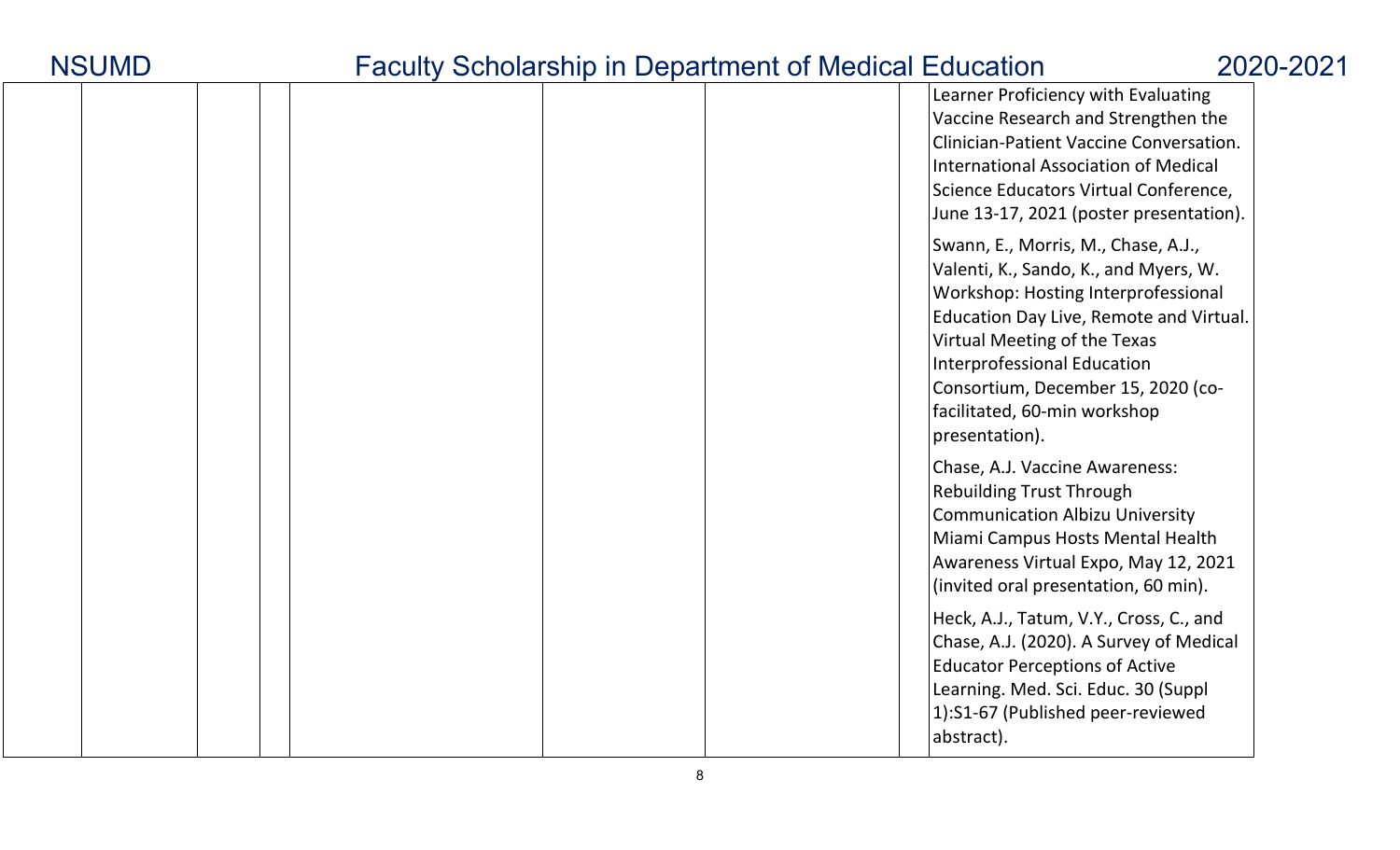|        | <b>NSUMD</b>       |           |                                                                                                                                                                                                                                                                                                                                                                                                                                                                       | <b>Faculty Scholarship in Department of Medical Education</b> |                                                                                                                                                                                                                                                                                                                             | 2020-2021 |
|--------|--------------------|-----------|-----------------------------------------------------------------------------------------------------------------------------------------------------------------------------------------------------------------------------------------------------------------------------------------------------------------------------------------------------------------------------------------------------------------------------------------------------------------------|---------------------------------------------------------------|-----------------------------------------------------------------------------------------------------------------------------------------------------------------------------------------------------------------------------------------------------------------------------------------------------------------------------|-----------|
|        |                    |           |                                                                                                                                                                                                                                                                                                                                                                                                                                                                       |                                                               | Heck, A.J. and Chase, A.J. (2020). A Tool<br>for Evaluating Session-Level Integration<br>in Medical Education. Med. Sci. Educ.<br>30 (Suppl 1):S69-94 (Published peer-<br>reviewed abstract).                                                                                                                               |           |
| Med Ed | Costin,<br>Joshua  | <b>FT</b> |                                                                                                                                                                                                                                                                                                                                                                                                                                                                       |                                                               | Investigation of a Clinical Microbiology<br>and Immunology Course on Perceptions<br>and Performance in the First Year of<br><b>Optometry School" Michelle Demory-</b><br>Beckler, PhD, Beata Lewandowska, OD,<br>Pranati Movva, and Joshua Costin, PhD<br>25th Annual IAMSE, June 12-17, 2021,<br><b>Virtual Conference</b> |           |
| Med Ed | Davis, Kelley   FT |           | 2 Disaster and Emergency<br><b>Management Online Training</b><br>during the Coronavirus<br>Pandemic: A Model for<br><b>Teaching Emergency</b><br><b>Management Skills to Medical</b><br>Students. Davis, Kelley L.,<br>Jason Cohen, James<br>Greenstone, George McCord.<br><b>Archives of Healthcare DOI:</b><br>https://doi.org/10.1057/ahc00<br>0009 Published: May 25,2021<br>Confidence in Mental Health<br>Professional & Other<br>Interdisciplinary Involvement | $\mathbf 0$                                                   |                                                                                                                                                                                                                                                                                                                             |           |

Γ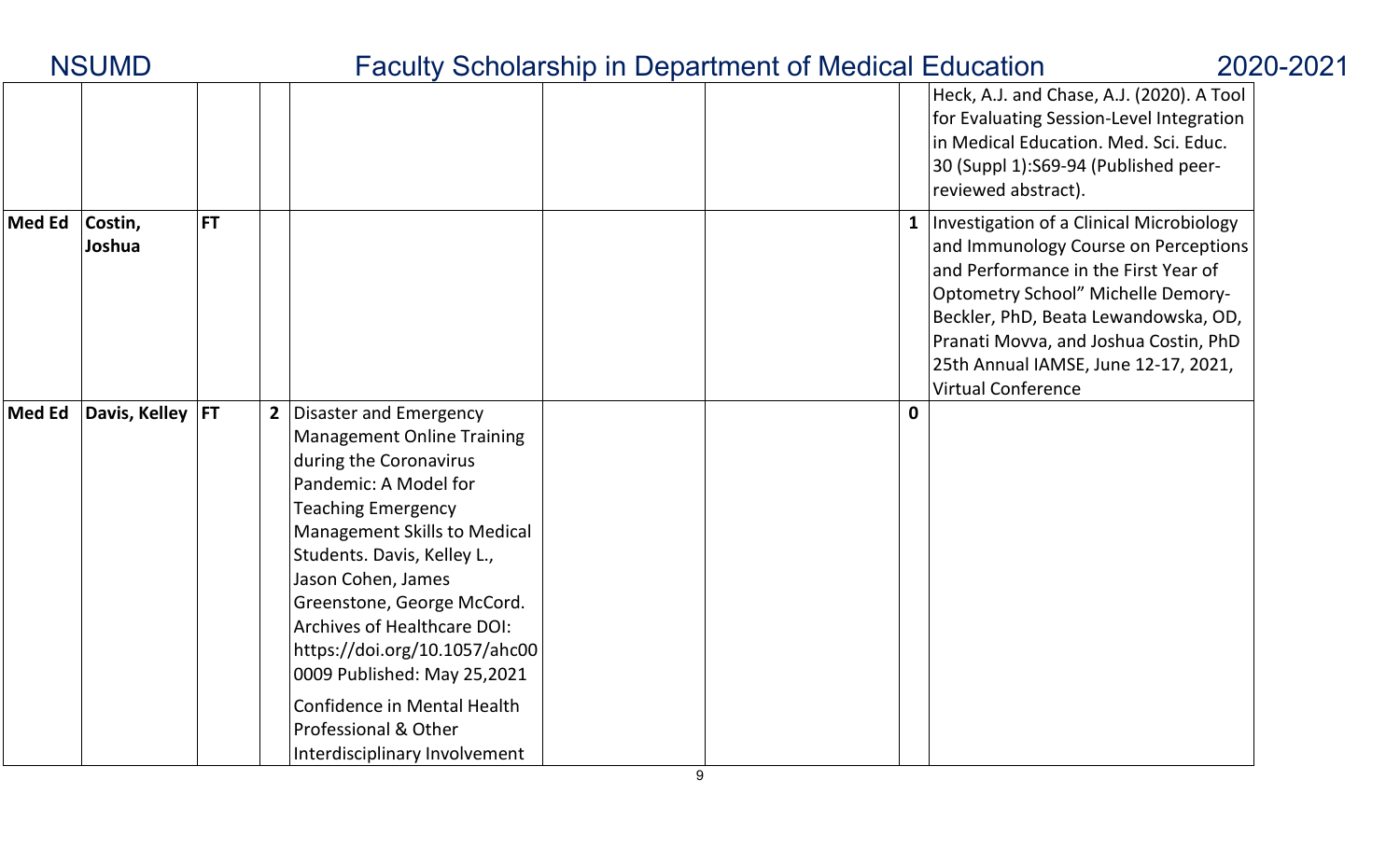|               | <b>NSUMD</b>                           |           | <b>Faculty Scholarship in Department of Medical Education</b>                                                                                                                                                                                                                                                                                                                                                                                                                                                                                                              |  | 2020-2021                                                                                                                                                                                                                                                                                                                                                                                                                                                                                                                                                                                                                                                                                                                                                                                                        |  |
|---------------|----------------------------------------|-----------|----------------------------------------------------------------------------------------------------------------------------------------------------------------------------------------------------------------------------------------------------------------------------------------------------------------------------------------------------------------------------------------------------------------------------------------------------------------------------------------------------------------------------------------------------------------------------|--|------------------------------------------------------------------------------------------------------------------------------------------------------------------------------------------------------------------------------------------------------------------------------------------------------------------------------------------------------------------------------------------------------------------------------------------------------------------------------------------------------------------------------------------------------------------------------------------------------------------------------------------------------------------------------------------------------------------------------------------------------------------------------------------------------------------|--|
|               |                                        |           | in Disaster Response Teams.<br>Klein, Taylor, Kelley L. Davis,<br>James Greenstone.<br>International Journal of<br>Disaster Response and<br><b>Emergency Management. DOI:</b><br>10.4018/IJDREM.2021070101<br>Published: April, 2021                                                                                                                                                                                                                                                                                                                                       |  |                                                                                                                                                                                                                                                                                                                                                                                                                                                                                                                                                                                                                                                                                                                                                                                                                  |  |
| <b>Med Ed</b> | Demory-<br>Beckler,<br><b>Michelle</b> | <b>FT</b> | 6   * Nguyen, J., Hardigan, P.,<br>Kesselman, M.M., Demory<br>Beckler, M. Immunogenicity of<br>the influenza vaccine in<br>Multiple Sclerosis Patients: A<br>systematic review and meta-<br>analysis. Multiple Sclerosis and<br>Related Disorders. 48: 102698<br>(2020).<br>*Heydari-Kamjani, M., Forbes,<br>J., Demory Beckler, M., Issac,<br>L., Kesselman, M.M. A Report<br>of Seronegative Clinically<br>Amyopathic dermatomyositis.<br>International Journal of<br>Dermatology Research. 7(1):<br>123-125 (2021).<br>*Abdel Had, M., Ta, E,<br>Kesselman, M.M. Demory |  | *Duggal, N., Jaghab, A.R., Semick, S.A.,<br>$\overline{\mathbf{4}}$<br>Chalhoub, G., Heydari-Kamjani, M.,<br>Kesselman, M.M., Demory Beckler, M.,<br>Hesitancy About Annual Influenza<br>Vaccination As A Proxy For Hesitancy<br>About Covid-19 Vaccination. Florida<br><b>Osteopathic Medical Association</b><br>Annual Meeting, Virtual. 02/2021<br>*Duggal, N., Jaghab, A.R., Semick, S. A.,<br>Chalhoub, G., Heydari-Kamjani, M.,<br>Kesselman, M.M., Demory Beckler, M.,<br><b>Hesitancy About Annual Influenza</b><br>Vaccination As A Proxy For Hesitancy<br>About Covid-19 Vaccination. American<br>Association of Colleges of Osteopathic<br>Medicine (AACOM), Virtual. 02/2021<br>Demory Beckler, M., Lewandowska, B.,<br>Costin, J. Investigation of a clinical<br>microbiology and immunology course |  |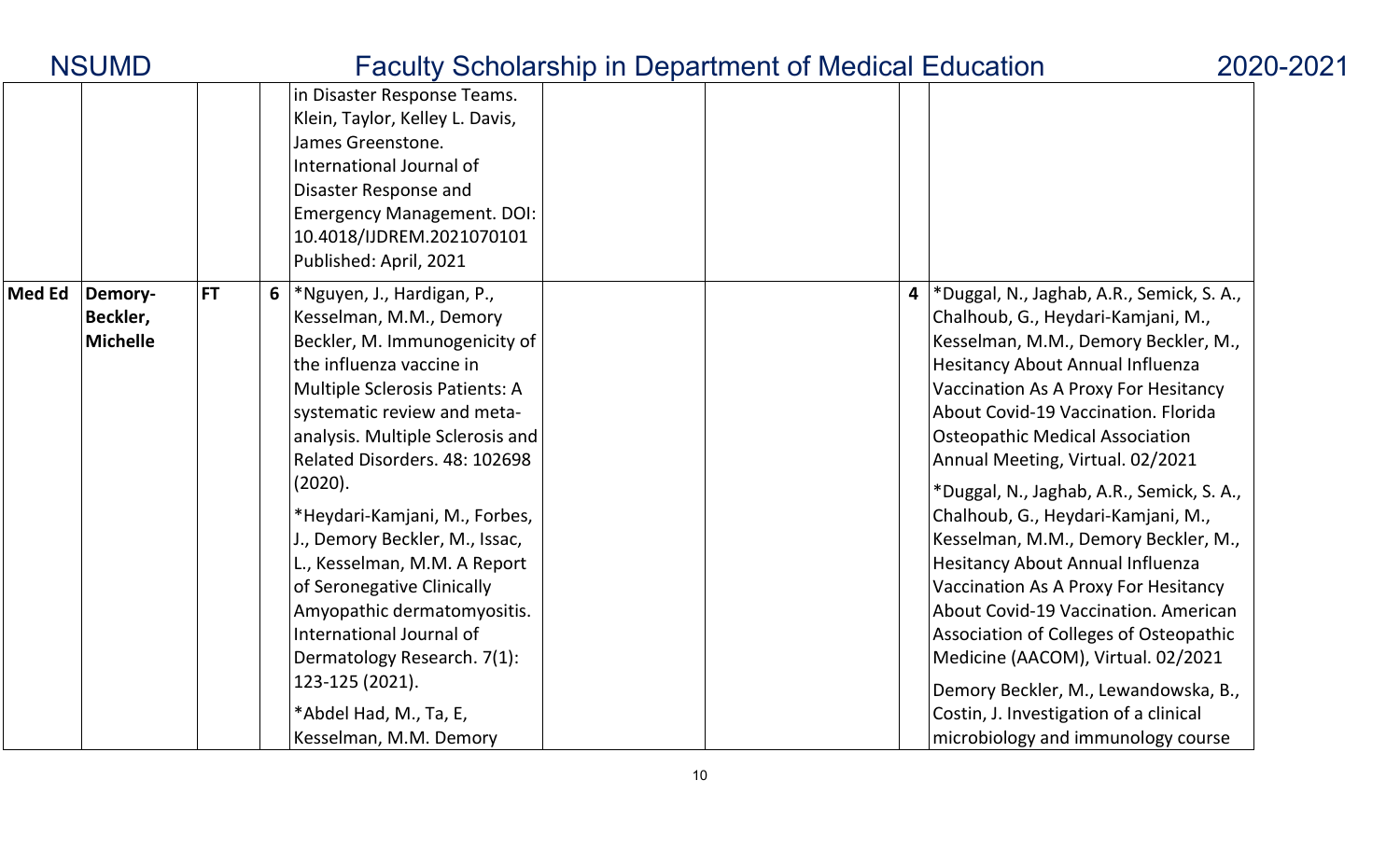|                                                 | $S$ of the strip in $S$ operation, of modical Education |
|-------------------------------------------------|---------------------------------------------------------|
| Beckler, M. A Review of the                     | on perception and performance in the                    |
| <b>Efficacy of Influenza</b>                    | first year of optometry school.                         |
| <b>Vaccination in Autoimmune</b>                | International Association of Medical                    |
| Disease Patients. Cureus.                       | Science Educators, Virtual. 06/2021                     |
| 13(5): e15016 (2021).                           | Demory Beckler, M., Chase, A.J. Pre-                    |
| *Elsouri, K., Arboleda, V.,                     | clinical vaccine module to increase                     |
| Heiser, S., Kesselman, M.M.,                    | learner proficiency with evaluating                     |
| Demory Beckler, M.                              | vaccine research and strengthen the                     |
| Microbiome in rheumatoid                        | clinician-patient vaccine conversation.                 |
| arthritis and celiac disease:                   | Internati                                               |
|                                                 |                                                         |
| friend or foe. Cureus. 13(6):<br>e15543 (2021). |                                                         |
|                                                 |                                                         |
| *Kerpez, J., Demory Beckler,                    |                                                         |
| M., Kesselman, M.M.                             |                                                         |
| Contribution of the Human                       |                                                         |
| <b>Microbiome and Proteus</b>                   |                                                         |
| mirabilis to Onset and                          |                                                         |
| Progression of Rheumatoid                       |                                                         |
| <b>Arthritis: Potential for</b>                 |                                                         |
| Targeted Therapy. Internet                      |                                                         |
| Journal of Allied Health                        |                                                         |
| Sciences and Practice. 19(3):                   |                                                         |
| Article 6 (2021)                                |                                                         |
| *Summa, C.H., Patel, P.,                        |                                                         |
| Kesselman, M.M., Demory                         |                                                         |
| Beckler, M. Psoriasis: To                       |                                                         |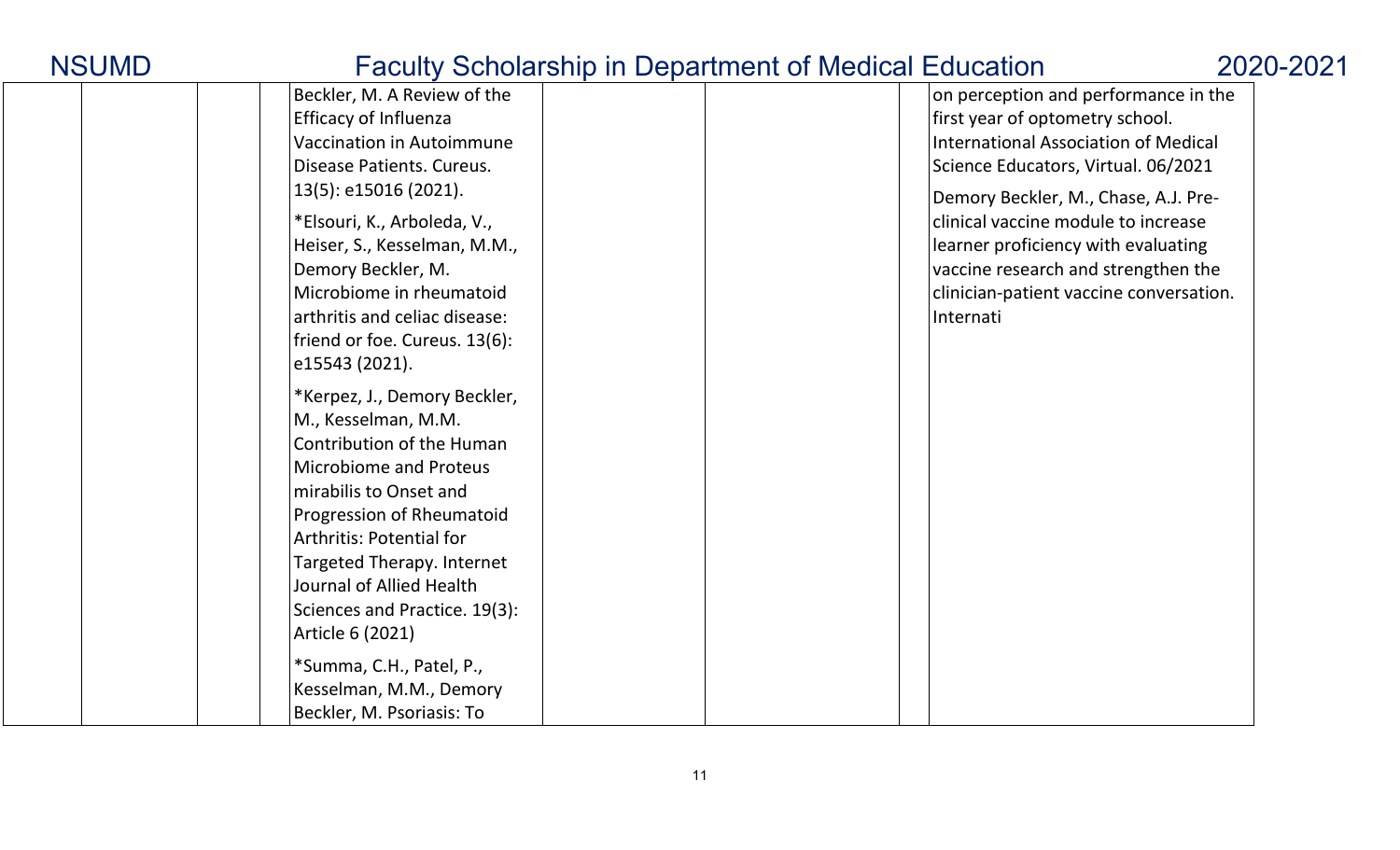| <b>NSUMD</b>  |                   |  |                |                                                                                                                                                                                                                                                                                                                                                                                                                                                                                                                                                                                                                                                                                                                                                                        |                                                                                                                                                                                                                                                                                                                                                                                                                                              | <b>Faculty Scholarship in Department of Medical Education</b> |                                                                                                                                                                                                                                                                                                                                                                                                                                                                          | 2020-2021 |
|---------------|-------------------|--|----------------|------------------------------------------------------------------------------------------------------------------------------------------------------------------------------------------------------------------------------------------------------------------------------------------------------------------------------------------------------------------------------------------------------------------------------------------------------------------------------------------------------------------------------------------------------------------------------------------------------------------------------------------------------------------------------------------------------------------------------------------------------------------------|----------------------------------------------------------------------------------------------------------------------------------------------------------------------------------------------------------------------------------------------------------------------------------------------------------------------------------------------------------------------------------------------------------------------------------------------|---------------------------------------------------------------|--------------------------------------------------------------------------------------------------------------------------------------------------------------------------------------------------------------------------------------------------------------------------------------------------------------------------------------------------------------------------------------------------------------------------------------------------------------------------|-----------|
|               |                   |  |                | vaccinate or not. Cureus.<br>13(6): e15860 (2021).                                                                                                                                                                                                                                                                                                                                                                                                                                                                                                                                                                                                                                                                                                                     |                                                                                                                                                                                                                                                                                                                                                                                                                                              |                                                               |                                                                                                                                                                                                                                                                                                                                                                                                                                                                          |           |
| <b>Med Ed</b> | Fine, Lauren   FT |  | 2 <sup>1</sup> | Bhattad P, Durkin M, Fine L,<br>Rajput V. Art in Clinical<br><b>Practice: The Health</b><br>Professional-A Story Listener<br>and a Storyteller: The Role of<br>Narrative-Based Medicine in<br><b>Clinical Practice and</b><br>Education. Alternative and<br><b>Complementary Therapies;</b><br>2021;27(3):1-10 DOI:<br>https://doi.org/10.1089/act.2<br>021.29332.jlr<br>Bapatla N, Pearson S, Stillman<br>S, Fine L, Bauckman K, Rajput<br>V. Looking into the future of<br>clinical skills assessment in<br>undergraduate medical<br>education during the COVID-19<br>pandemic. MedEdPublish. June<br>11, 2021. DOI:<br>https://doi.org/10.15694/mep<br>2021.000171.1<br>Bapatla N, Fine L, Rajput V.<br>The future role of augmented<br>reality and virtual reality | Fine, Lauren.<br>Vaccinations in<br>Primary and<br>Secondary<br>Immunodeficiencie<br>s Including<br>Asplenia. In<br>Bernstein, JA (Ed)<br>Primary and<br>Secondary<br>Immunodeficiency:<br>A Casebook for<br>Clinicians. 2021.<br>ISBN 978-3-030-<br>5715<br>Huntley, Kyle. Fine,<br>Lauren. Bernstein,<br>Jonathan. Atopic<br>Endotypes as a<br><b>Modulating Factor</b><br>for SARS-CoV-2<br>Infection:<br>Mechanisms and<br>Implications. |                                                               | $\mathbf{1}$<br>Cocuzzo, B. Fine, L. Rajput, V. Virtual<br><b>Sensitive Communication During</b><br>COVID-19 and Beyond. A CME-granting<br>review. Duval County Medical Society.<br>Published online June 2021.<br>https://cdn.ymaws.com/www.dcmsonli<br>ne.org/resource/resmgr/files/nefm/vie<br>w_pdf/virtual_sensitive_communicat.p<br>df and<br>https://www.dcmsonline.org/page/cme<br>?fbclid=IwAR0T4kXTdLb3u-<br>rkxyn55b1V3QCRYB4Nww2mnj5WAKr0<br>n7nEGKDG2v-Xw50 |           |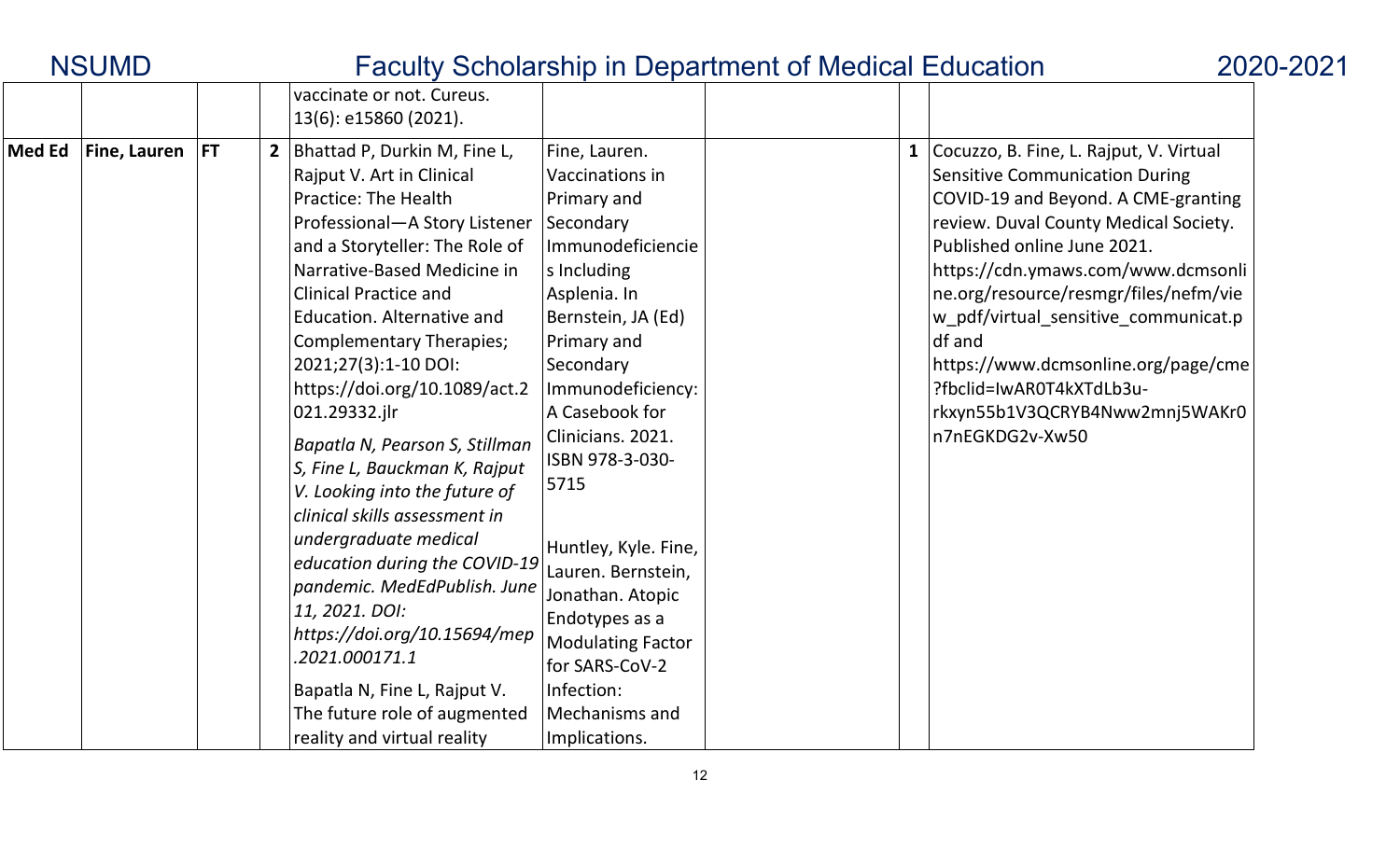|               | <b>NSUMD</b>              |           |   |                                                                                                                       |                                                                                                                                              | <b>Faculty Scholarship in Department of Medical Education</b>                                                                                                                                                                                                                                                                                                                                                                                                          | 2020-2021                                                                                                                                                                                                                                                                                                                                                                                                                                                                                                                                                                                                                                                                                                                 |  |
|---------------|---------------------------|-----------|---|-----------------------------------------------------------------------------------------------------------------------|----------------------------------------------------------------------------------------------------------------------------------------------|------------------------------------------------------------------------------------------------------------------------------------------------------------------------------------------------------------------------------------------------------------------------------------------------------------------------------------------------------------------------------------------------------------------------------------------------------------------------|---------------------------------------------------------------------------------------------------------------------------------------------------------------------------------------------------------------------------------------------------------------------------------------------------------------------------------------------------------------------------------------------------------------------------------------------------------------------------------------------------------------------------------------------------------------------------------------------------------------------------------------------------------------------------------------------------------------------------|--|
|               |                           |           |   | simulation in clinical skills<br>assessment. Indian Journal of<br>Medical Specialties. 12(3)<br>(2021):113. May 2021. | Current Opinion in<br>Allergy and Clinical<br>Immunology.<br>2021;21(3):252-<br>260.<br>https://doi.org/10.<br>1097/ACI.0000000<br>000000724 |                                                                                                                                                                                                                                                                                                                                                                                                                                                                        |                                                                                                                                                                                                                                                                                                                                                                                                                                                                                                                                                                                                                                                                                                                           |  |
| <b>Med Ed</b> | Griffin,<br><b>Daniel</b> | <b>FT</b> | 0 |                                                                                                                       |                                                                                                                                              | RFP072319DSET1(LDZ0)<br>4) Griffin (PI)<br>$6/22/2020 - 3/29/2021$<br>Curriculum<br>Development and<br>Implementation for<br><b>Florida's State Opioid</b><br>Response<br>"Longitudinal,<br><b>Integrated Curriculum</b><br>for Substance Use<br>Disorders (LICSUD):<br>Pain Management and<br><b>Opioid Use Disorders</b><br>Prevention and<br>Treatment" The goal of<br>this project is to<br>provide curricular<br>sessions and activities<br>to improve opioid use | <b>1</b> Prasad S*, Griffin D, O'Malley C, Levy A,<br>DeLeon R (Authors contributed equally).<br>Interprofessional Case Based Learning -<br>Sequential Disclosure Activity to<br>Promote Cultural Competency and<br>Inclusive Healthcare, Abstract and<br>Poster. International Association for<br><b>Medical Educators June 2021 Annual</b><br>Conference. *Presenting author.<br>O'Malley C*, Griffin D, Prasad S, Levy A<br>(Authors contributed equally). An Early<br>Intervention, Case-Based Learning<br>Approach to LGBTQ+ Senior Health<br><b>Equity for Medical Students. Abstract</b><br>and Poster. International Association<br>for Medical Educators June 2021<br>Annual Conference. * Presenting<br>author. |  |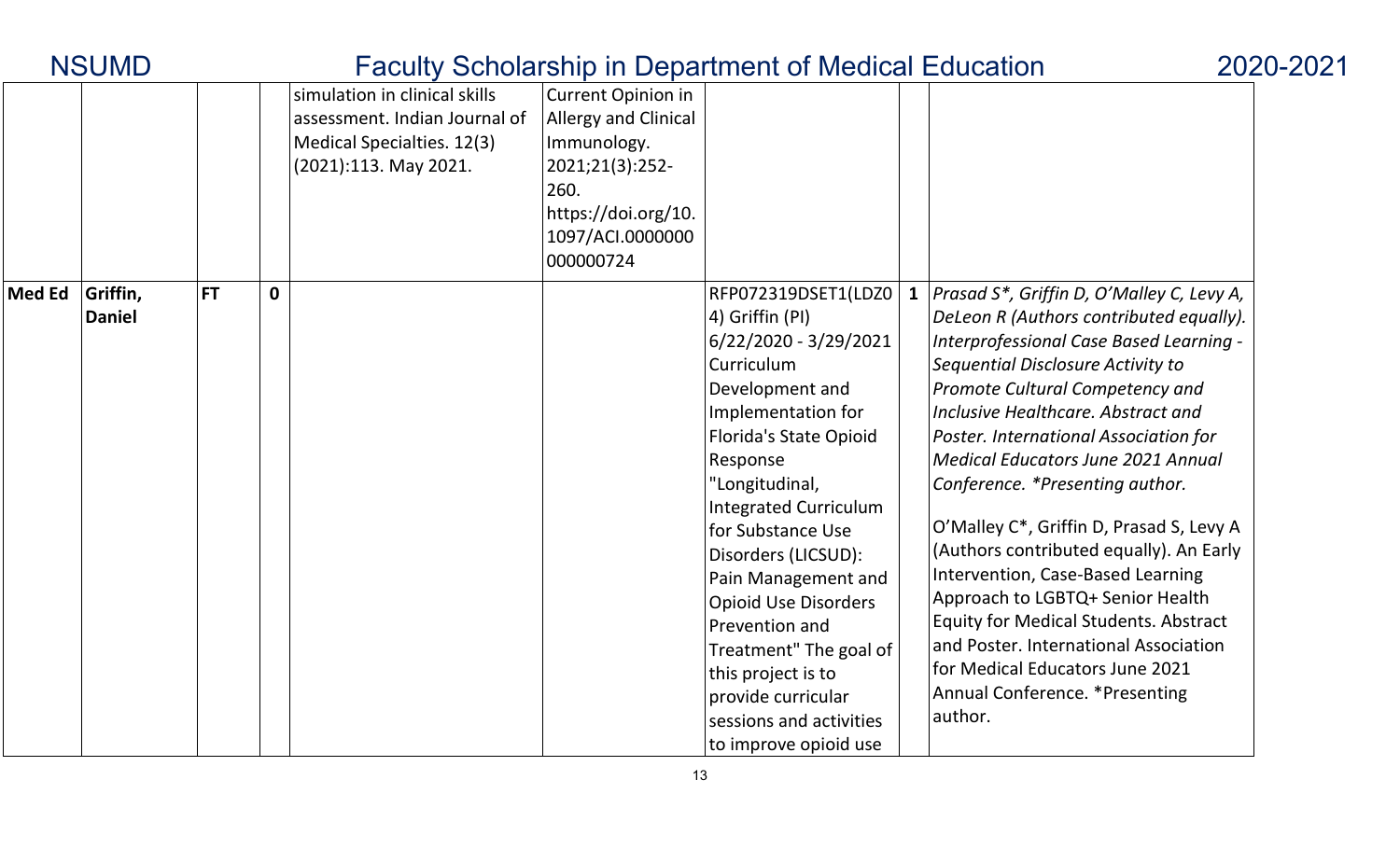|  |  |  | and management in             |
|--|--|--|-------------------------------|
|  |  |  | the healthcare system.        |
|  |  |  | Role: Principal               |
|  |  |  | <b>Investigator Co-PIs:</b>   |
|  |  |  | Large number of NSU           |
|  |  |  | MD faculty Funding:           |
|  |  |  | \$250,000                     |
|  |  |  |                               |
|  |  |  | No Number Levy (PI)           |
|  |  |  | 8/1/2020 - 9/30/2021          |
|  |  |  | International                 |
|  |  |  | <b>Association of Medical</b> |
|  |  |  | <b>Science Educators</b>      |
|  |  |  | (IAMSE) Educational           |
|  |  |  | Scholarship and               |
|  |  |  | <b>Curriculum Innovation</b>  |
|  |  |  | <b>Grant "Enhancing</b>       |
|  |  |  | LGBTQI Cultural               |
|  |  |  | <b>Competency Education</b>   |
|  |  |  | in an Undergraduate           |
|  |  |  | Medical Curriculum"           |
|  |  |  | Aim of this study is to       |
|  |  |  | enhance the cultural          |
|  |  |  | competencies of Nova          |
|  |  |  | Southeastern                  |
|  |  |  | University's Dr. Kiran C.     |
|  |  |  | Patel College of              |
|  |  |  | Allopathic Medicine           |
|  |  |  | (NSU MD) students by          |
|  |  |  |                               |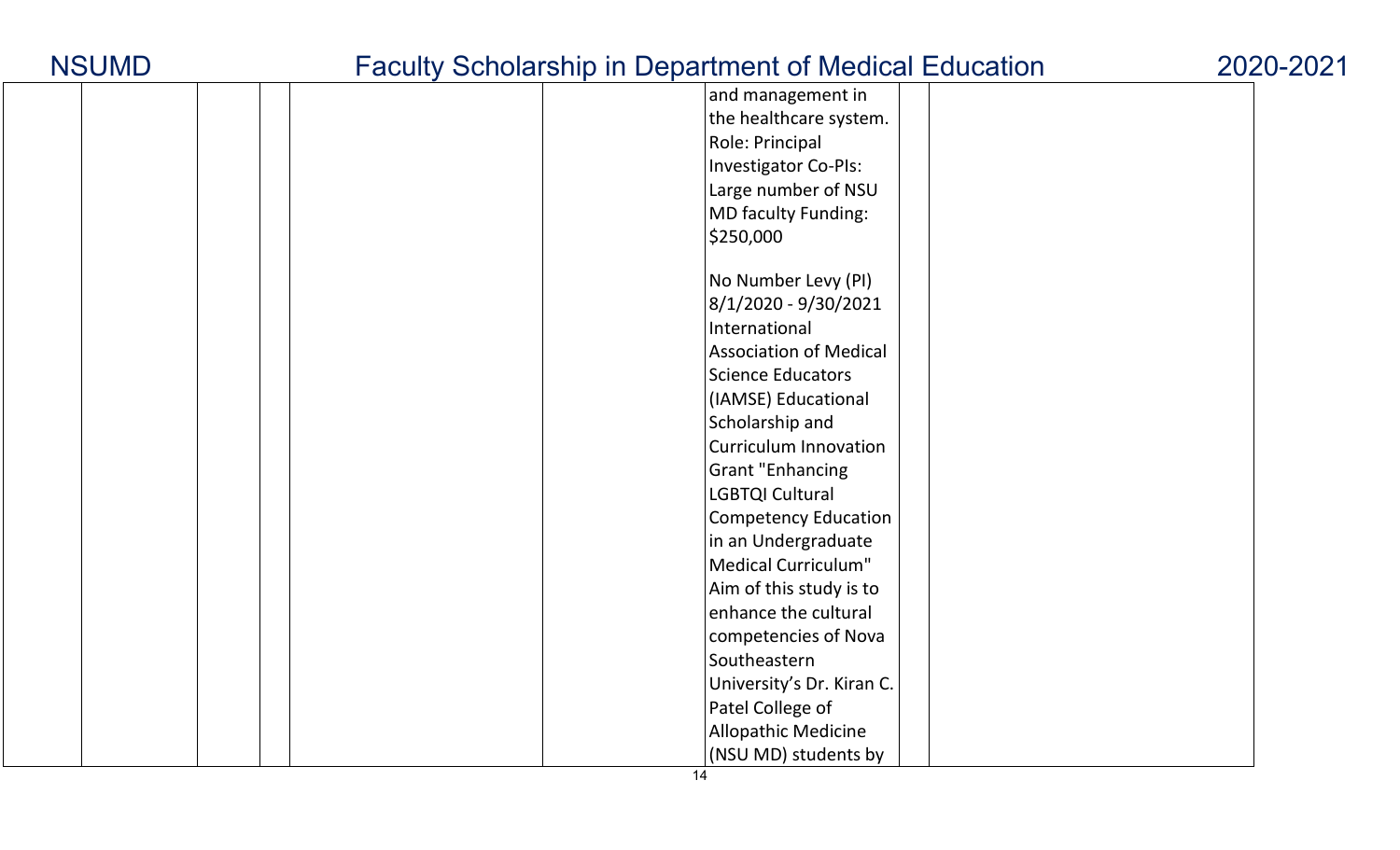|               | <b>NSUMD</b>      |  | <b>Faculty Scholarship in Department of Medical Education</b> |                               |                                              | 2020-2021 |
|---------------|-------------------|--|---------------------------------------------------------------|-------------------------------|----------------------------------------------|-----------|
|               |                   |  |                                                               | expanding curricular          |                                              |           |
|               |                   |  |                                                               | training focused on the       |                                              |           |
|               |                   |  |                                                               | medical needs, health         |                                              |           |
|               |                   |  |                                                               | equity and health             |                                              |           |
|               |                   |  |                                                               | system issues facing          |                                              |           |
|               |                   |  |                                                               | the LGBTQI population.        |                                              |           |
|               |                   |  |                                                               | Role: Co-Investigator         |                                              |           |
|               |                   |  |                                                               | Co-Pls: A. Levy; C.           |                                              |           |
|               |                   |  |                                                               | O'Malley; S. Prasad; S.       |                                              |           |
|               |                   |  |                                                               | <b>Templer Funding:</b>       |                                              |           |
|               |                   |  |                                                               | \$5,000                       |                                              |           |
|               |                   |  |                                                               |                               |                                              |           |
| <b>Med Ed</b> | Levy, Arkene   FT |  | 2 Hasbum A, Quintanilla J,                                    | Florida Blue Opioid and<br>4  | O'Malley C, Griffin D, Prasad S, Levy A.     |           |
|               |                   |  | Amieva J, Ding M, Levy A,                                     | <b>Substance Abuse</b>        | (2021). An Early Intervention, Case-         |           |
|               |                   |  | Chew SA (2021). Strategies to                                 | Grant, Role: Co-I             | Based Learning Approach To LGBTQ+            |           |
|               |                   |  | <b>Better Treat Glioblastoma:</b>                             | (Principal Investigator       | Senior Health Equity For Medical             |           |
|               |                   |  | Anti-Angiogenic Agents and                                    | Dr. Julie Jacko),             | <b>Students. Abstract and Poster</b>         |           |
|               |                   |  | <b>Endothelial Cell Targeting</b>                             | 01/01/2021 -12-01-            | <b>International Association for Medical</b> |           |
|               |                   |  | Agents. Future Med Chem.                                      | 2024, Award Amount:           | <b>Educators Annual Conference, June</b>     |           |
|               |                   |  | 2021 Feb;13(4):393-418.                                       | \$400,000.00, Project         | 2021.                                        |           |
|               |                   |  |                                                               | title: South Florida          | Prasad S, Griffin D, O'Malley C, Levy A,     |           |
|               |                   |  | Jacko A; Cohen K; Appadoo C                                   | <b>Community Coalition</b>    | DeLeon R. (2021). Interprofessional          |           |
|               |                   |  | Levy A, Page T, Parker M,                                     | for the Prevention of         | Case Based Learning - Sequential             |           |
|               |                   |  | Pierre-Gilles S, and Sainfort F                               | <b>Opioids and Substance</b>  | Disclosure Activity To Promote Cultural      |           |
|               |                   |  | (2021). A Call to Action:                                     | Abuse in At-Risk Youth        | Competency And Inclusive Healthcare.         |           |
|               |                   |  | <b>Preventing Opioid and</b>                                  |                               | Abstract and Poster for International        |           |
|               |                   |  | Substance Abuse in South                                      | International                 |                                              |           |
|               |                   |  | Florida Youth," HCA                                           | <b>Association of Medical</b> |                                              |           |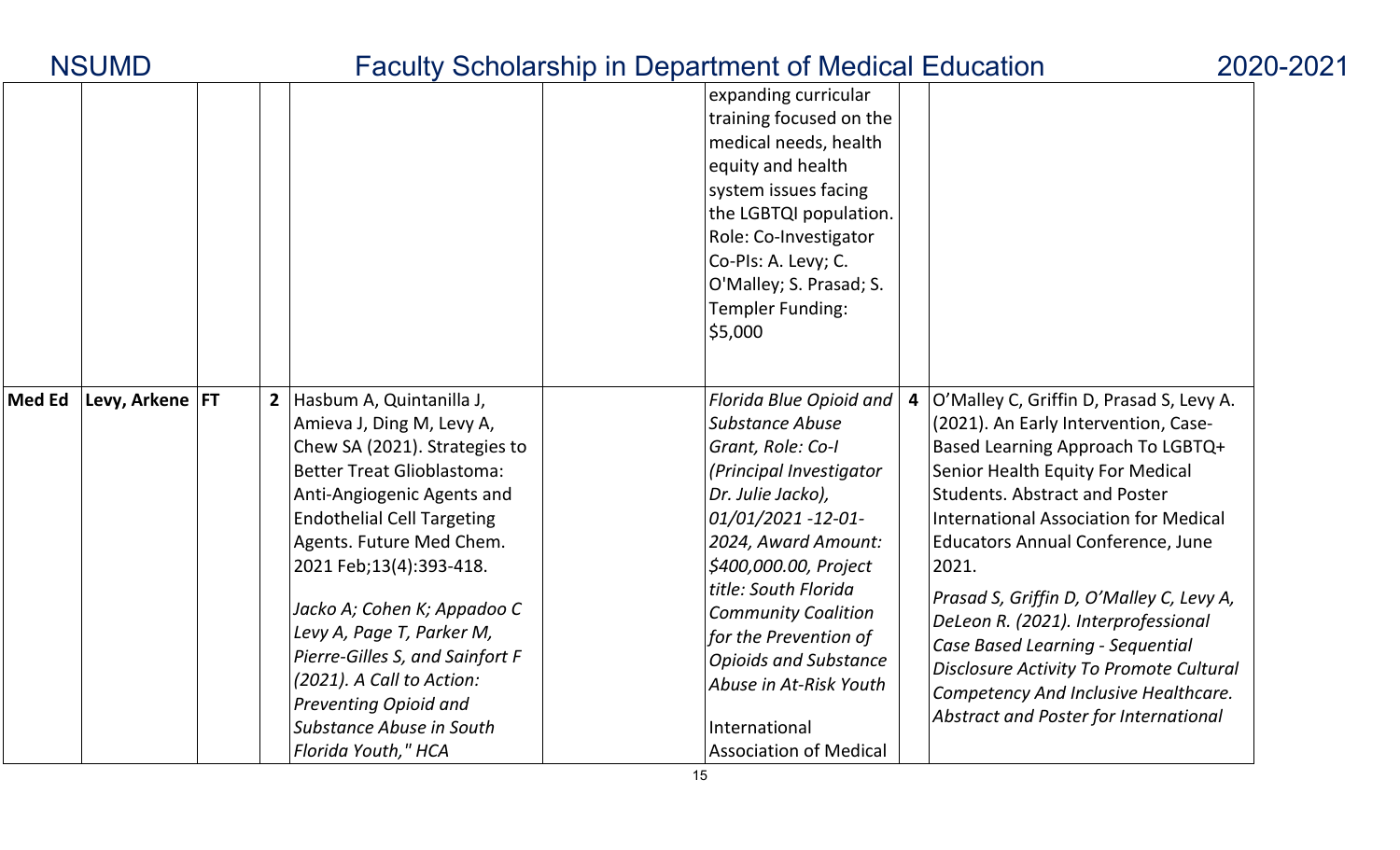| <b>INUUIVIL</b>                      |           |                                                                    | <u>T aculty Octivial Ship in Department of Medical Education</u>                                                                                                                                                                                                    |              |                                                                                                                                                                                                                                                                                                                                                                                                                                                                                                                                                                                                                                                                                                                                                                                                                                                                                                                                                           | ZUZU-ZI |
|--------------------------------------|-----------|--------------------------------------------------------------------|---------------------------------------------------------------------------------------------------------------------------------------------------------------------------------------------------------------------------------------------------------------------|--------------|-----------------------------------------------------------------------------------------------------------------------------------------------------------------------------------------------------------------------------------------------------------------------------------------------------------------------------------------------------------------------------------------------------------------------------------------------------------------------------------------------------------------------------------------------------------------------------------------------------------------------------------------------------------------------------------------------------------------------------------------------------------------------------------------------------------------------------------------------------------------------------------------------------------------------------------------------------------|---------|
|                                      |           | Healthcare Journal of<br>Medicine: Vol. 2 : Iss. 2, April<br>2021. | <b>Science Educators</b><br>Educational<br>Scholarship Grant,<br>Role: PI, 08/01/2020-<br>09/30/2021, Award<br>amount: \$5000.00,<br>Project title: Enhancing<br>LGBTQI Cultural<br><b>Competency Education</b><br>in an Undergraduate<br><b>Medical Curriculum</b> |              | Association for Medical Educators<br>Annual Conference, June 2021.<br>Obregon H, Jordan E, Garcia Jr. R, Levy<br>A and Chew S. (2021). Y15 and<br>Metformin Loaded PLGA Scaffolds for<br>the Treatment of Ovarian Cancer.<br>Abstract and Poster for University of<br>Texas Rio Grande Valley 2021 Engaged<br>Scholar Symposium, April 2021.<br>O'Malley C, Levy A. (2020). A<br><b>Comparison of Problem Based Learning</b><br>and Inquiry Case Based Learning in<br>Physiology. Educator, Journal of the<br>Human Anatomy and Physiology<br>Society, Abstract- pg-30, August 2020<br>Levy A, Rajput V, Mitchell-Williams J,<br>Payne-Jameau Y, Young E. (2021). Racial<br>and Ethnic Identity: Relevance in<br><b>Teaching Clinical Skills and Diagnostic</b><br>Medicine. Abstract and Focus session<br>for the International Association for<br>Medical Educators June 2021 Annual<br>Conference.<br>https://julnet.swoogo.com/iamse2021/<br>schedule |         |
| Med Ed<br>Mariassy,<br><b>Andrew</b> | <b>FT</b> | $\mathbf{0}$                                                       |                                                                                                                                                                                                                                                                     | $\mathbf{1}$ | Distribution of Neutrophils in the Lung<br>Compartments in Fatal Asthma. J. S.                                                                                                                                                                                                                                                                                                                                                                                                                                                                                                                                                                                                                                                                                                                                                                                                                                                                            |         |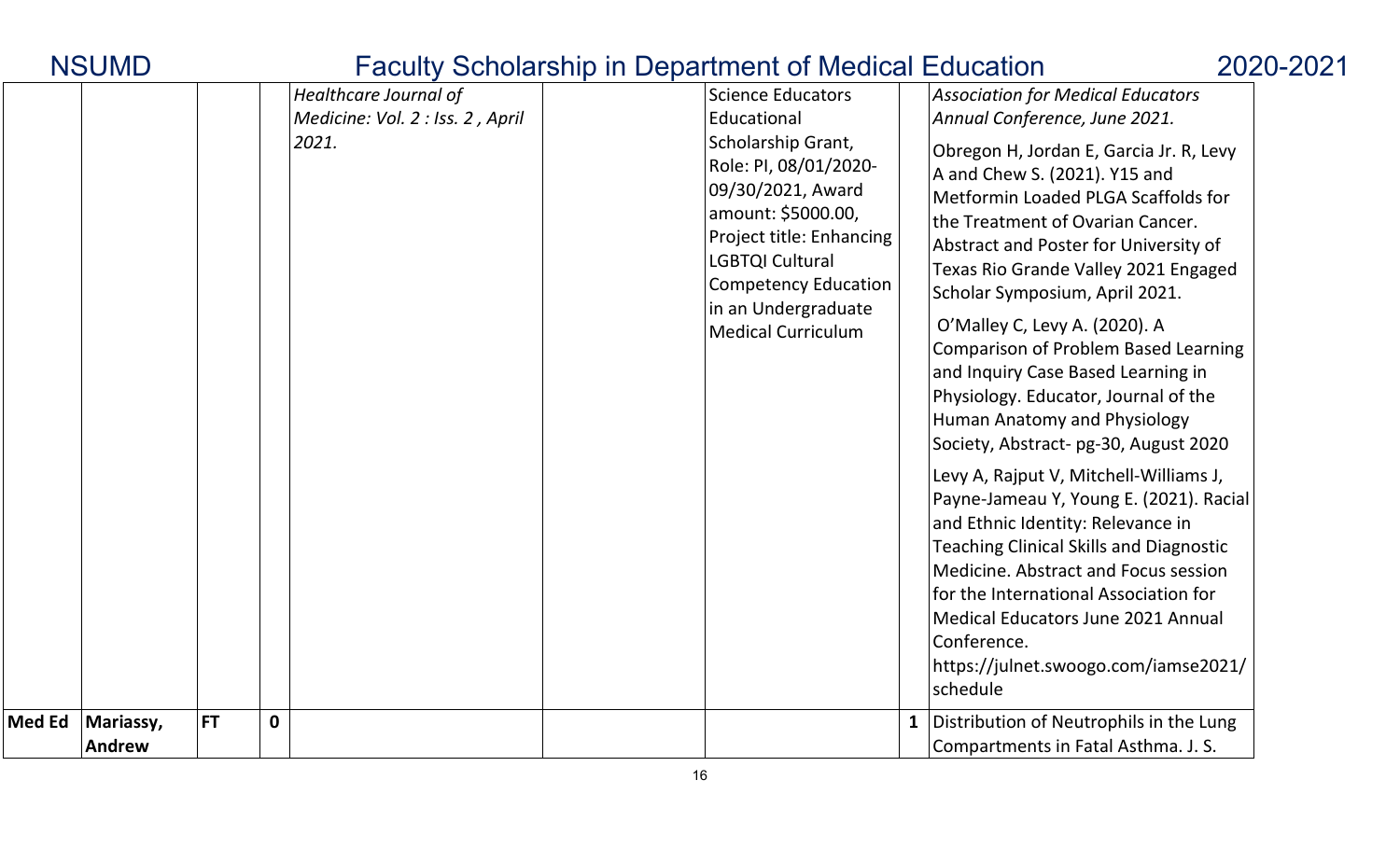|        |                         |           |                                                                                                                                                                                                                                                     |  | Erjefalt(1), L.B. Dribin(2), and Andrew T<br>Mariassy(2). (2021) (1) Lund University,<br>Sweden and (2) Nova Southeastern<br>University, USA. March 7-8, 2021.<br>Florida Scientist; Proceedings of the<br>80th Annual Meeting of the Florida<br>Academy of Sciences. Florida Scientist,<br>Program Issue, Vol. 80 Supplement 1,<br>2021 p. 2                                                                                                                                                                                                                                                                                                                     |
|--------|-------------------------|-----------|-----------------------------------------------------------------------------------------------------------------------------------------------------------------------------------------------------------------------------------------------------|--|-------------------------------------------------------------------------------------------------------------------------------------------------------------------------------------------------------------------------------------------------------------------------------------------------------------------------------------------------------------------------------------------------------------------------------------------------------------------------------------------------------------------------------------------------------------------------------------------------------------------------------------------------------------------|
| Med Ed | Mashukova,<br>Anastasia | <b>FT</b> | Mashukova A, Forteza R, Shah<br>VN, Salas PJ. The cell polarity<br>kinase Par1b/MARK2<br>activation selects specific NF-<br>kB transcripts via<br>phosphorylation of core<br>mediator Med17/TRAP80. Mol<br>Biol Cell. 2021 Apr<br>15;32(8):690-702. |  | 12/20. Cell Bio Virtual, Annual Joint<br>Meeting of the American Society for<br>Cell Biology (ASCB) and the European<br><b>Molecular Biology Organization</b><br>(EMBO). Patel A, Mashukova A (2020).<br>Introduction of collaborative learning<br>sessions on molecular and cellular basis<br>of disease significantly improved<br>outcomes in a graduate-level<br>physiology course. Mol. Biol. Cell 31,<br>P1420.<br>203/21. Jordyn Troop, Amanda<br>Knowles, Sarah Cushion, Camille Arca,<br>Anastasia Mashukova, Yuri Zagvazdin,<br><b>Cheryl Purvis. Learning Personality</b><br>Types among Undergraduate Students<br>and Faculty in Healthcare Education. |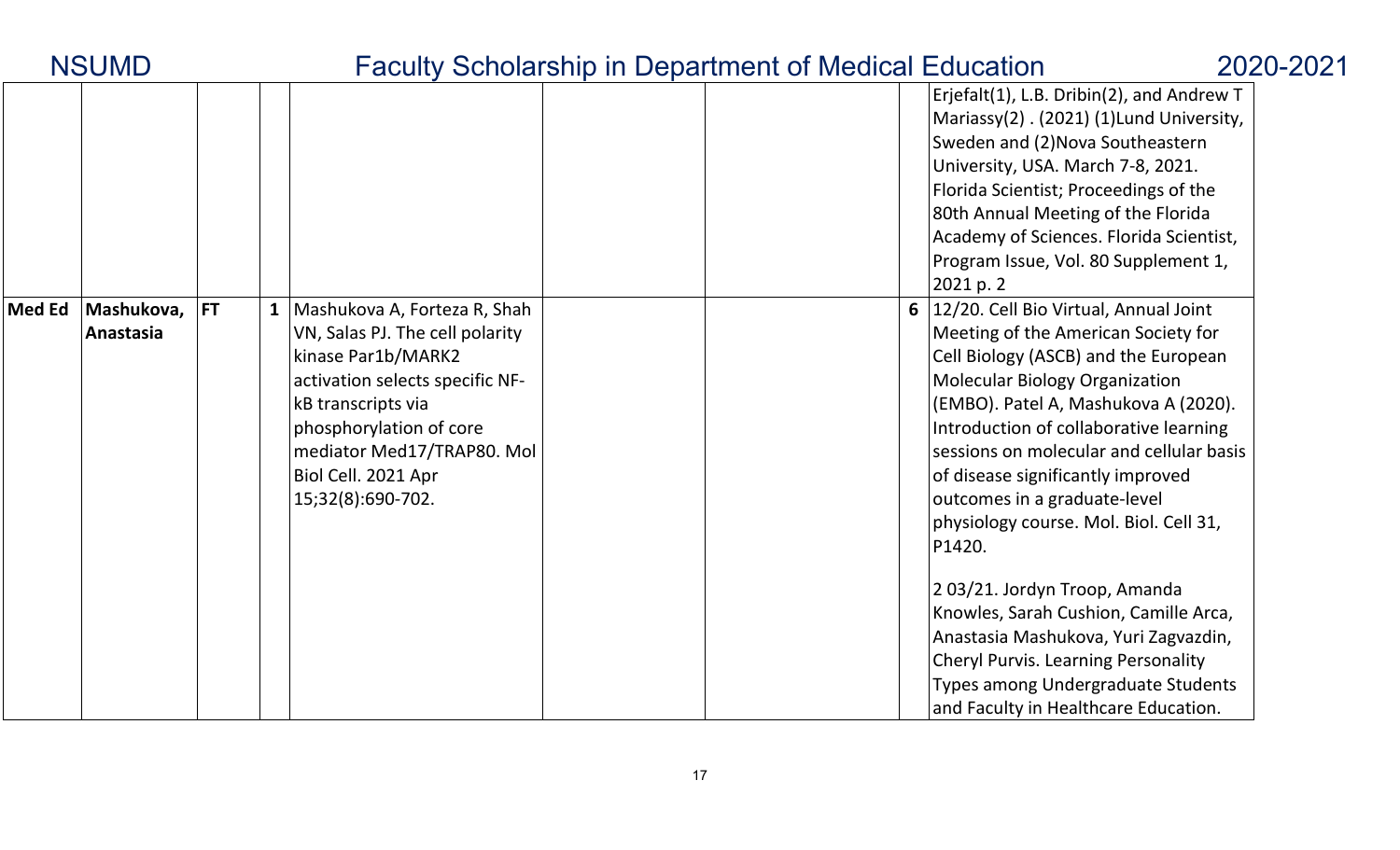| <b>NSUMD</b> |
|--------------|
|--------------|

|  |  |  |  | Florida Academy of Sciences 84th<br>Annual Meeting, Virtual.                                                                                                                                                                                                                                                                                                            |
|--|--|--|--|-------------------------------------------------------------------------------------------------------------------------------------------------------------------------------------------------------------------------------------------------------------------------------------------------------------------------------------------------------------------------|
|  |  |  |  | 303/21. Amanda Knowles, Jordyn<br>Troop, Sarah Cushion, Camille Arca,<br>Anastasia Mashukova, Yuri Zagvazdin,<br>and Cheryl Purvis. Discovery of<br>individual strengths and personality<br>types through self-assessment and<br>personal preference profile tests in<br>first-year optometry students. Florida<br>Academy of Sciences 84th Annual<br>Meeting, Virtual. |
|  |  |  |  | 403/21. Liliya Ryshchak, Camille Arca,<br>Jordyn Troop, Yuri Zagvazdin, Anastasia<br>Mashukova, and Cheryl Purvis.<br><b>Increasing Student Engagement Using</b><br><b>Clinically Relevant Sonographic Images</b><br>and Interactive Cross-Sectional<br>Drawings. Florida Academy of Sciences<br>84th Annual Meeting, Virtual.                                          |
|  |  |  |  | 5 04/21. Patel A, Mashukova A. Next<br><b>Generation Education with Problem</b><br><b>Based Learning for Improved Academic</b><br>Outcomes. Educating Leaders 2021, The<br>AACOM Annual Conference. Virtual.                                                                                                                                                            |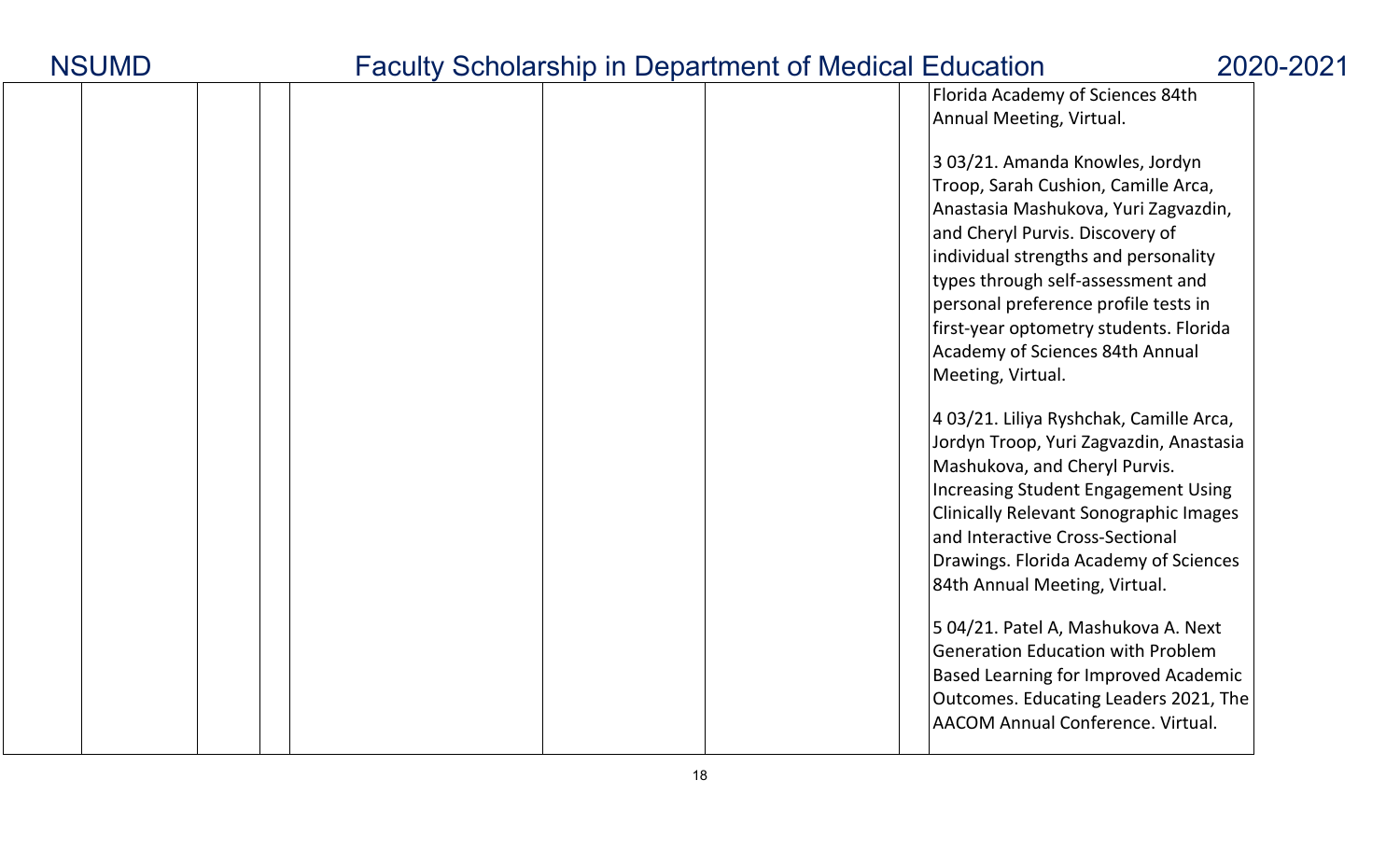|               |                             |           |                                                                                                                                                                                                                                                                                                                                                                                                                                            |                                                                                                                                                                                                                                                                                                                |             | 605/21. Amanda Knowles, Amar Gill,<br>Jordyn Troop, Sarah Cushion, Camille<br>Arca, Anastasia Mashukova, Yuri<br>Zagvazdin, and Cheryl Purvis. Using<br>personal preference profile tests to<br>empower team dynamics: A discovery<br>of individual strengths and personality<br>types among students pursuing careers<br>in healthcare. 35th Annual Conference<br>of Human Anatomy and Physiology<br>Society (HAPS). Virtual. |
|---------------|-----------------------------|-----------|--------------------------------------------------------------------------------------------------------------------------------------------------------------------------------------------------------------------------------------------------------------------------------------------------------------------------------------------------------------------------------------------------------------------------------------------|----------------------------------------------------------------------------------------------------------------------------------------------------------------------------------------------------------------------------------------------------------------------------------------------------------------|-------------|--------------------------------------------------------------------------------------------------------------------------------------------------------------------------------------------------------------------------------------------------------------------------------------------------------------------------------------------------------------------------------------------------------------------------------|
| <b>Med Ed</b> | Mayrovitz,<br><b>Harvey</b> | <b>FT</b> | 17 Gutierrez C, Mayrovitz HN,<br>Naqvi SHS, Karni RJ.<br>Longitudinal effects of a novel<br>advanced pneumatic<br>compression device on<br>patient-reported outcomes in<br>the management of cancer-<br>related head and neck<br>lymphedema: A preliminary<br>report. Head Neck.<br>2020;42(8):1791-1799.<br>Koehler LA, Mayrovitz HN.<br><b>Tissue Dielectric Constant</b><br>Measures in Women With and<br><b>Without Clinical Trunk</b> | Mayrovitz HN<br>Electromagnetic<br><b>Fields in Relation</b><br>to Cardiac and<br><b>Vascular Function</b><br>Chapter 7, pp 105-<br>135. In: Pulsed<br>Electromagnetic<br>Fields for Clinical<br>Applications. Ed.<br>MS Markov, JT<br>Ryaby, El Waldorff.<br>CRC Press, 2020<br>ISBN 13:978-0-367-<br>17971-7 | $\mathbf 0$ |                                                                                                                                                                                                                                                                                                                                                                                                                                |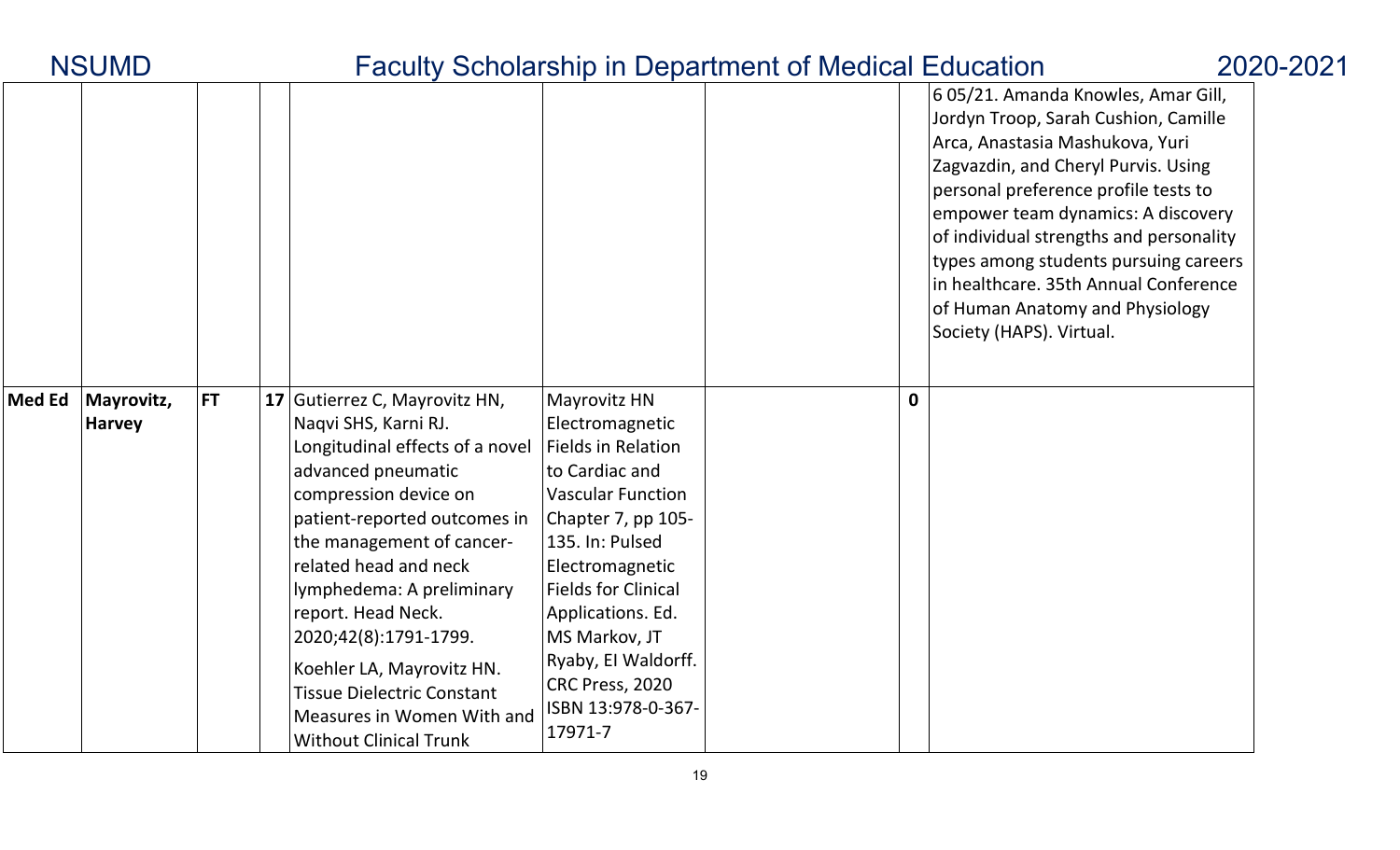| Lymphedema Following Breast     |  |  |  |
|---------------------------------|--|--|--|
| Cancer Surgery: A 78-Week       |  |  |  |
| Longitudinal Study. Phys Ther.  |  |  |  |
| 2020;100(8):1384-1392.          |  |  |  |
| Mayrovitz HN. Effects of local  |  |  |  |
| forearm skin heating on skin    |  |  |  |
| properties. Clin Physiol Funct  |  |  |  |
| Imaging. 2020;40(5):369-376.    |  |  |  |
|                                 |  |  |  |
| Mayrovitz HN, Berdichevskiy     |  |  |  |
| G, Lorenzo-Valido C, Clavijo    |  |  |  |
| Fernandez M. Heat-related       |  |  |  |
| changes in skin tissue          |  |  |  |
| dielectric constant (TDC). Clin |  |  |  |
| Physiol Funct Imaging.          |  |  |  |
| 2020;40(2):76-82.               |  |  |  |
| Mayrovitz HN, Forbes J,         |  |  |  |
| Vemuri A, Krolick K, Rubin S.   |  |  |  |
| Skin tissue dielectric constant |  |  |  |
| in women with high body fat     |  |  |  |
| content. Skin Res Technol.      |  |  |  |
| 2020;26(2):226-233.             |  |  |  |
| Mayrovitz HN, Lorenzo-Valido    |  |  |  |
|                                 |  |  |  |
| C, Pieper E, Thomas A.          |  |  |  |
| Forearm and biceps              |  |  |  |
| circumferential variations in   |  |  |  |
| skin tissue dielectric constant |  |  |  |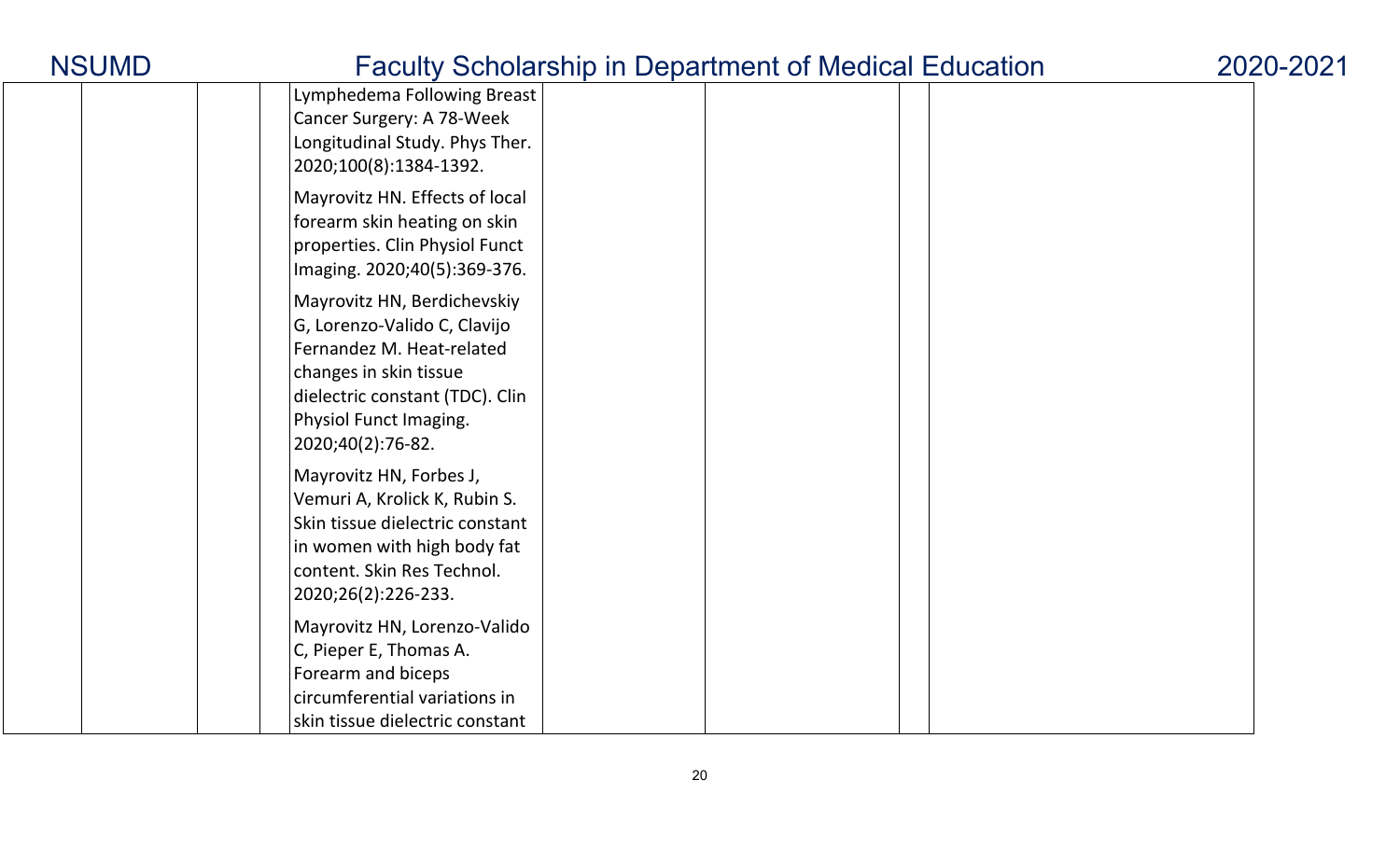|  | and firmness. Lymphology.<br>2020;53(4):204-211.                                                                                                                                                                    |  |
|--|---------------------------------------------------------------------------------------------------------------------------------------------------------------------------------------------------------------------|--|
|  | Astudillo AA, Mayrovitz HN.<br>The Gut Microbiome and<br>Cardiovascular Disease.<br>Cureus. 2021;13(4):e14519.                                                                                                      |  |
|  | Bartolone S, Mayrovitz HN.<br>Intrahepatic Cholestasis of<br>Pregnancy: Role of Baby's Sex<br>on Itch Severity and Bile Acid<br>Levels. Cureus.<br>2021;13(3):e14089.                                               |  |
|  | Chavez L, Mayrovitz HN.<br>Assessing the Impact of<br>Helicobacter pylori Infection<br>and Inflammatory Bowel<br>Disease on Pulse Wave<br><b>Velocity and Arterial Stiffness.</b><br>Cureus. 2021;13(5):e14944.     |  |
|  | Downing MA, Bazzi MO,<br>Vinicky ME, Lampasona NV,<br>Tsvyetayev O, Mayrovitz HN.<br>Dietary views and habits of<br>students in health professional<br>vs. non-health professional<br>graduate programs in a single |  |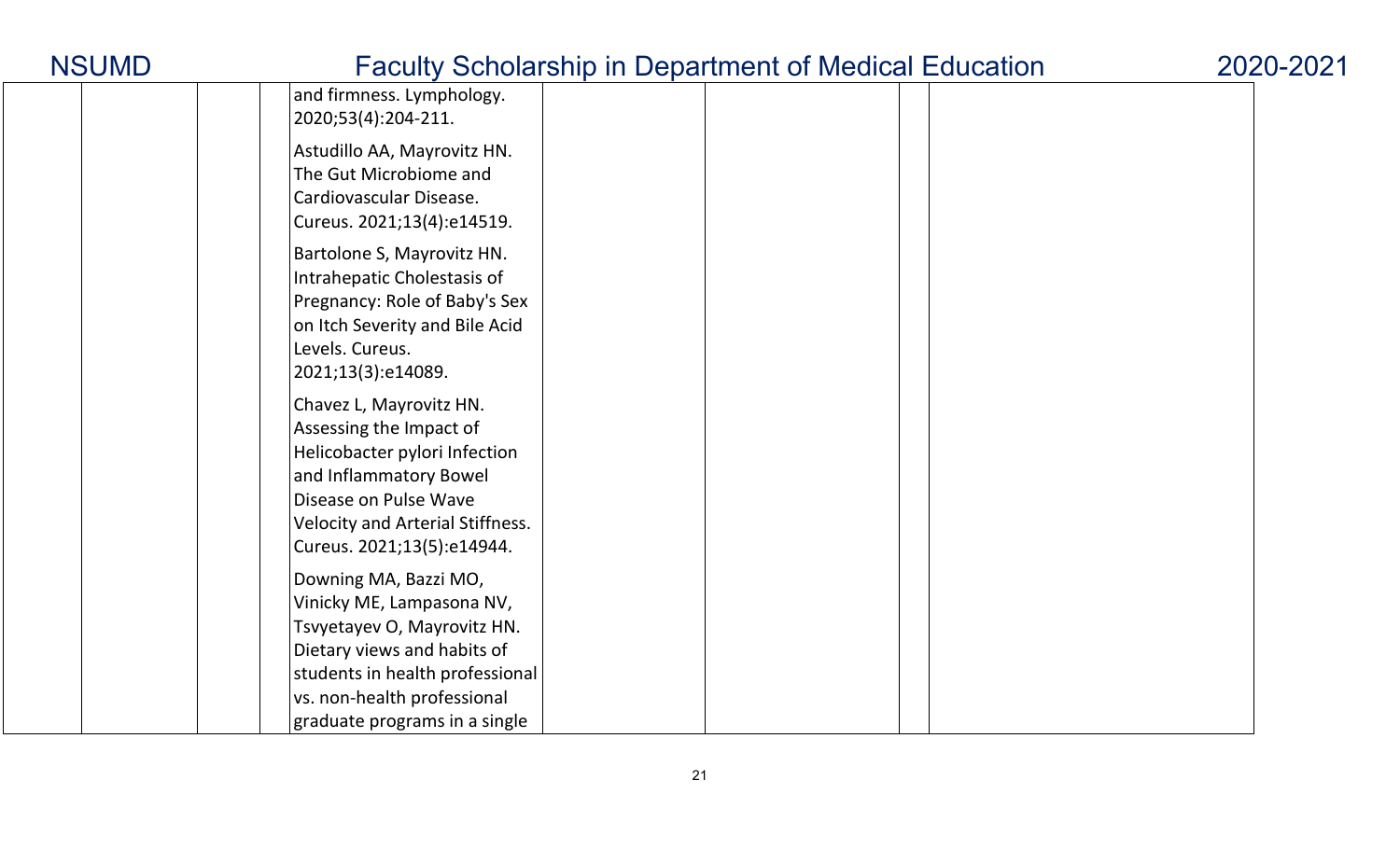| university. J Osteopath Med.<br>2021;121(4):377-383.                                                                                                                                                                                                       |  |  |
|------------------------------------------------------------------------------------------------------------------------------------------------------------------------------------------------------------------------------------------------------------|--|--|
| Mayrovitz H, Milo B,<br>Alexander B, Mastropasqua M,<br>Moparthi Y. Effects of a<br><b>Concentric Rare-Earth Magnet</b><br>on Menstrual Cycle Pain: A<br><b>Parallel Group Randomized</b><br>Pilot Study. Cureus.<br>2021;13(1):e12801.                    |  |  |
| Mayrovitz HN, Astudillo A,<br>Shams E. Finger skin blood<br>perfusion during exposure of<br>ulnar and median nerves to<br>the static magnetic field of a<br>rare-earth magnet: A<br>randomized pilot study.<br>Electromagn Biol Med.<br>$2021;40(1):1-10.$ |  |  |
| Mayrovitz HN, Patel A, Kavadi<br>R, Khan Z, Bartolone S. An<br><b>Approach Toward Assessing</b><br>Head-and-Neck Lymphedema<br><b>Using Tissue Dielectric</b><br><b>Constant Ratios: Method and</b><br>Normal Reference Values.<br>Lymphat Res Biol. 2021. |  |  |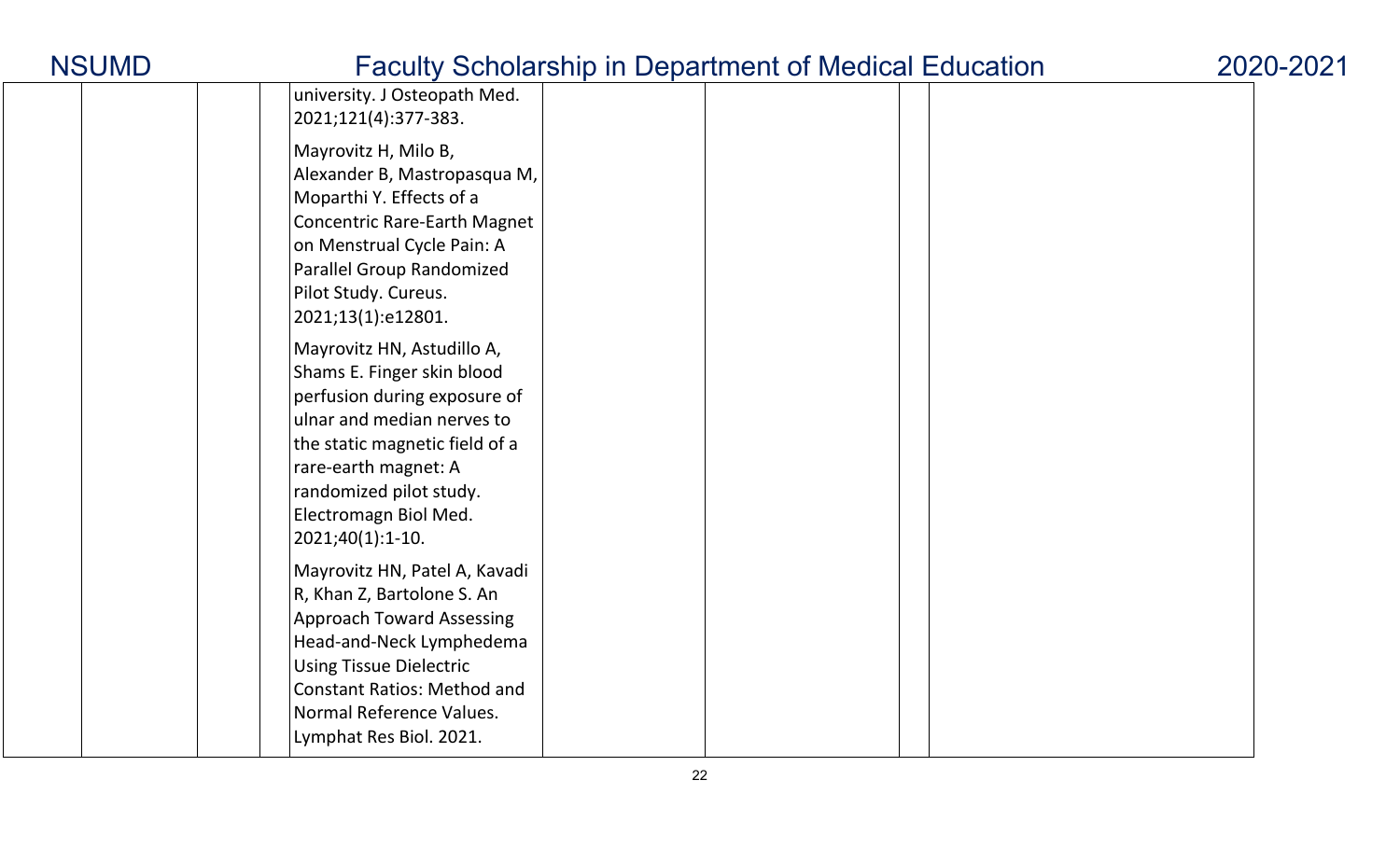| <b>NSUMD</b> |  |  |
|--------------|--|--|
|              |  |  |

|               |                      |           |                                                                                                                                                                                      | $\frac{1}{2}$ $\frac{1}{2}$ $\frac{1}{2}$ $\frac{1}{2}$ $\frac{1}{2}$ $\frac{1}{2}$ $\frac{1}{2}$ $\frac{1}{2}$ $\frac{1}{2}$ $\frac{1}{2}$ $\frac{1}{2}$ $\frac{1}{2}$ $\frac{1}{2}$ $\frac{1}{2}$ $\frac{1}{2}$ $\frac{1}{2}$ $\frac{1}{2}$ $\frac{1}{2}$ $\frac{1}{2}$ $\frac{1}{2}$ $\frac{1}{2}$ $\frac{1}{2}$ |                                                                                                                                                                                                    |  |
|---------------|----------------------|-----------|--------------------------------------------------------------------------------------------------------------------------------------------------------------------------------------|---------------------------------------------------------------------------------------------------------------------------------------------------------------------------------------------------------------------------------------------------------------------------------------------------------------------|----------------------------------------------------------------------------------------------------------------------------------------------------------------------------------------------------|--|
|               |                      |           | Mayrovitz HN, Somarriba C,<br>Weingrad DN. Breast Tissue<br>Dielectric Constant as a<br><b>Potential Breast Edema</b><br>Assessment Parameter.<br>Lymphat Res Biol. 2021.            |                                                                                                                                                                                                                                                                                                                     |                                                                                                                                                                                                    |  |
|               |                      |           | Ruppel T, Alexander B,<br>Mayrovitz HN. Assessing<br>Vaping Views, Usage, and<br>Vaping-Related Education<br>Among Medical Students: A<br>Pilot Study. Cureus.<br>2021;13(2):e13614. |                                                                                                                                                                                                                                                                                                                     |                                                                                                                                                                                                    |  |
|               |                      |           | Shams E, Mayrovitz HN.<br>Contrast-Induced<br>Nephropathy: A Review of<br><b>Mechanisms and Risks.</b><br>Cureus. 2021;13(5):e14842.                                                 |                                                                                                                                                                                                                                                                                                                     |                                                                                                                                                                                                    |  |
|               |                      |           | Wu MX, Antony R, Mayrovitz<br>HN. Melasma: A Condition of<br>Asian Skin. Cureus.<br>2021;13(4):e14398                                                                                |                                                                                                                                                                                                                                                                                                                     |                                                                                                                                                                                                    |  |
| <b>Med Ed</b> | O'Malley,<br>Chasity | <b>FT</b> | B Cocuzzo, A Wrench, C<br>$\overline{2}$<br>O'Malley. Balancing Protection<br>from COVID-19 and the Need<br>for Human Touch in Nursing<br>Homes. Journal of the                      | 2020-2021 Arkene<br>Levy, Chasity O'Malley,<br>Daniel Griffin,<br>Samiksha Prasad, and<br>Suzanne Templer. 2%                                                                                                                                                                                                       | 3 $(05/21)$ CB O'Malley, K Ross, K Hull, O<br>Page, S Hood, and M Jensen.<br><b>Metacognitive Learning Strategies</b><br>Improve Students' Metacognitive Skills<br>and Course Performance in Human |  |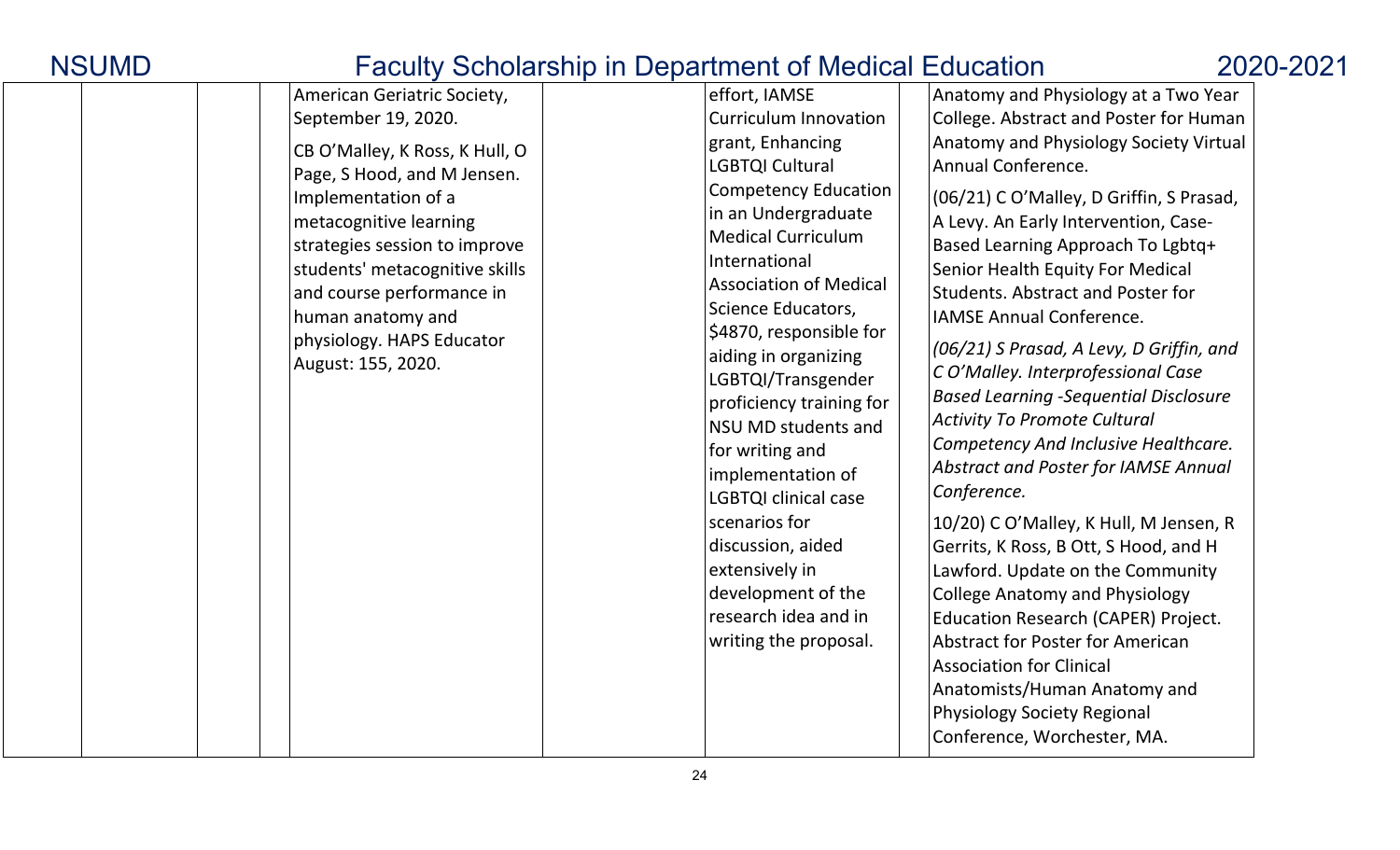|               | <b>NSUMD</b>        |           |   |                                                                                                                                                                                                                                                                                                              | <b>Faculty Scholarship in Department of Medical Education</b>                                                                                                                                                                                                                            |                                                                                                                                                                                                                                                                                                                                                                                                                                                                                                                                                                                                                                                             | 2020-2021 |
|---------------|---------------------|-----------|---|--------------------------------------------------------------------------------------------------------------------------------------------------------------------------------------------------------------------------------------------------------------------------------------------------------------|------------------------------------------------------------------------------------------------------------------------------------------------------------------------------------------------------------------------------------------------------------------------------------------|-------------------------------------------------------------------------------------------------------------------------------------------------------------------------------------------------------------------------------------------------------------------------------------------------------------------------------------------------------------------------------------------------------------------------------------------------------------------------------------------------------------------------------------------------------------------------------------------------------------------------------------------------------------|-----------|
| <b>Med Ed</b> | Placzek,<br>Andon   | <b>FT</b> |   | 1   Nemzer LR, Cravens GD,<br>Worth RM, Motta F, Placzek A,<br>Castro V, Lou JQ. Critical and<br><b>Ictal Phases in Simulated EEG</b><br>Signals on a Small-World<br>Network. Front Comput<br>Neurosci. 2021 Jan<br>8;14:583350. doi:<br>10.3389/fncom.2020.583350.<br>PMID: 33488373; PMCID:<br>PMC7820784. |                                                                                                                                                                                                                                                                                          |                                                                                                                                                                                                                                                                                                                                                                                                                                                                                                                                                                                                                                                             |           |
| Med Ed        | Prasad,<br>Samiksha | <b>FT</b> | 0 |                                                                                                                                                                                                                                                                                                              | International<br><b>Association of Medical</b><br><b>Science Educators</b><br>(IAMSE), "Enhancing<br><b>LGBTQI Cultural</b><br>Competency Education<br>in an Undergraduate<br>Medical Curriculum",<br>(08/20 to 09/22),<br>\$5000.00, Co-Principal<br>Investigator (Co-PI), 2%<br>effort | 6   07/21, Samiksha Prasad, Daniel Griffin,<br>Chasity O'Malley, Arkene Levy*,<br>Rolando DeLeon, "Interprofessional<br><b>Case Based Learning - Sequential</b><br>Disclosure Activity to Promote Cultural<br>Competency and Inclusive Healthcare"<br><b>International Association for Medical</b><br>Educators, June 2021 Annual<br>Conference.<br>07/21, Chasity O'Malley, Daniel Griffin,<br>Samiksha Prasad, Arkene Levy*, "An<br>Early Intervention, Case-Based Learning<br>Approach To LGBTQ+ Senior Health<br><b>Equity for Medical Students"</b><br><b>International Association for Medical</b><br><b>Educators June 2021 Annual</b><br>Conference |           |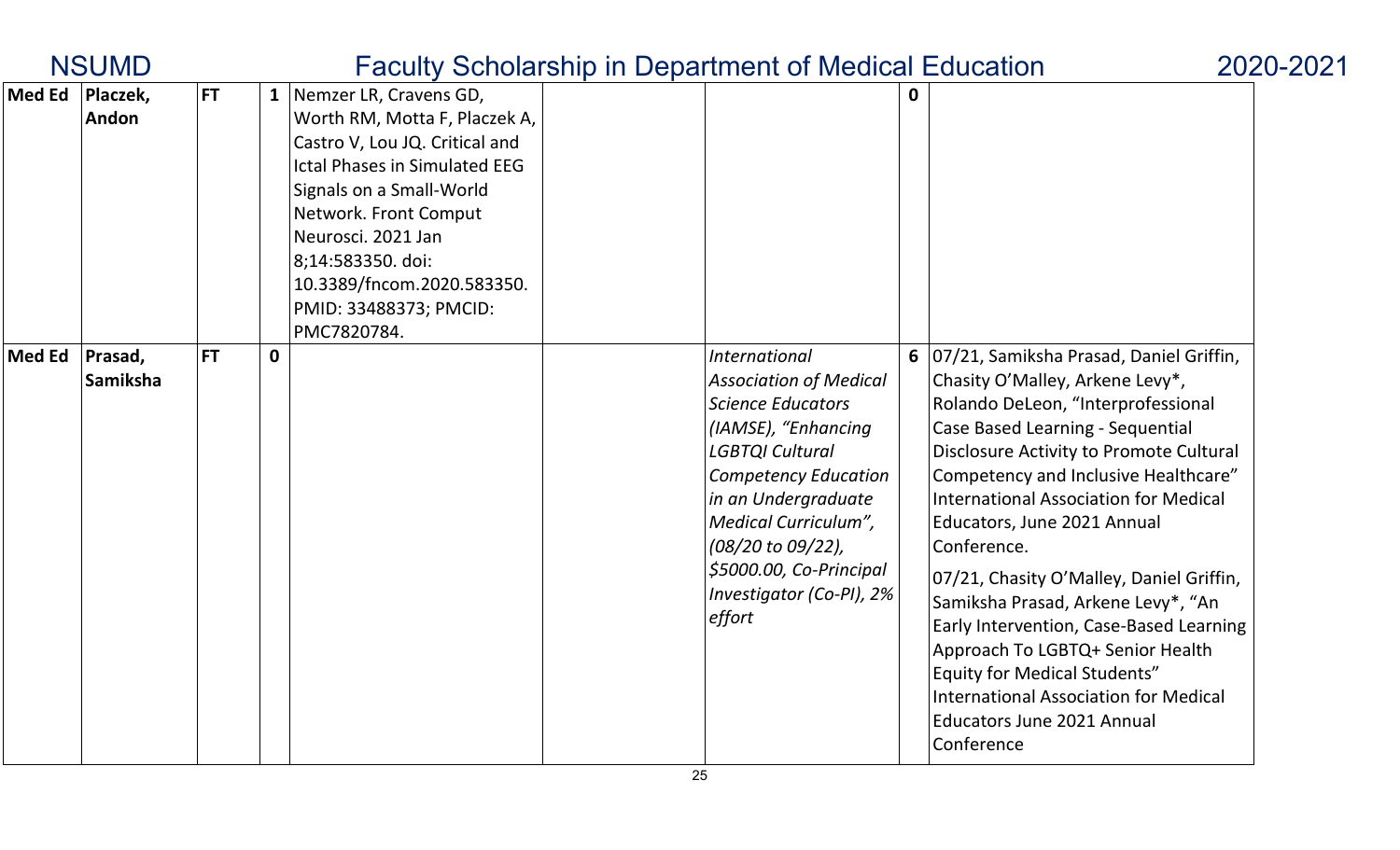| <b>NSUMD</b> |
|--------------|
|--------------|

|  | 06/21, Rudresh Patel, Radhika Patel,<br>Nishad Mysore, Trevor Fuhriman,<br>Samiksha Prasad, and K.V.<br>Venkatachalam*, "Nutrient Deprivation<br>Induced Changes in Promotor/ Gene<br>Methylation of PC3 and DU-145 Cancer<br>Cells", Florida Medical Association<br>(FMA) Annual Meeting 2021 |
|--|------------------------------------------------------------------------------------------------------------------------------------------------------------------------------------------------------------------------------------------------------------------------------------------------|
|  | 02/21, Targol Tarahomi, Aaiz Hussain,<br>and Samiksha Prasad*, "Efficacy of<br>CRISPR gene editing tool in monitoring<br>Ovarian Cancer Growth", Florida<br><b>Osteopathic Medical Association 2021</b><br><b>Annual Meeting (FOMA)</b>                                                        |
|  | 02/21, Ashley Ryan Vidad, Camilo<br>Rodriguez, Algevis Wrench*, Samiksha<br>Prasad*, "Long-term Effects of<br>Consumption of Various Beverages on<br>the Salivary Microbiome of Students in<br>Healthcare Profession" Eastern-Atlantic<br>Student Research Forum 2021, Miami,<br>Florida.      |
|  | 07/20, Janelle Torres, Jasmin<br>Ghasemloian, Noelle Dorgham,<br>Maryanne Vaca, Samiksha Prasad*,<br>Algevis Wrench*, "Relationship<br>between Perceived Stress and                                                                                                                            |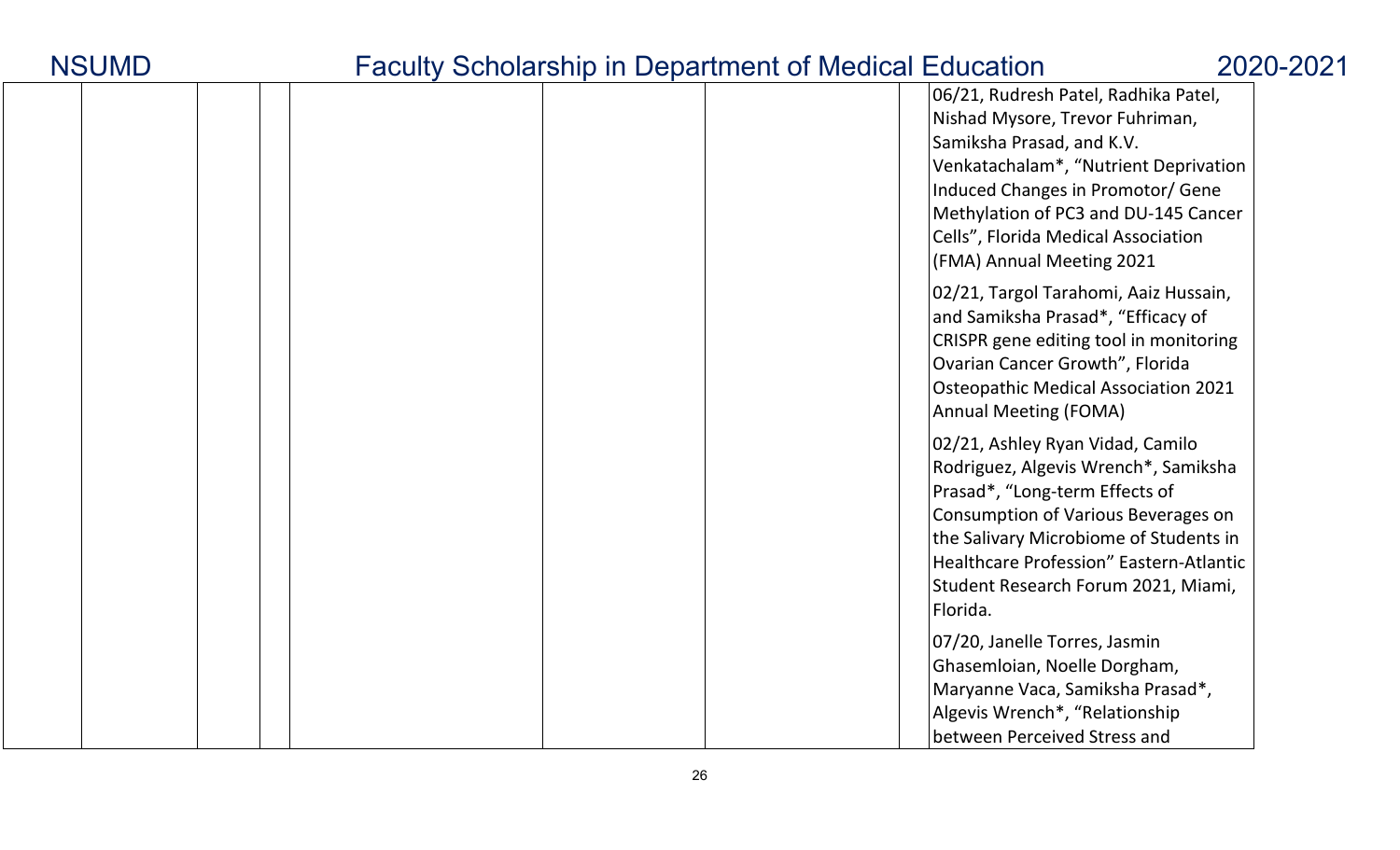|               | <b>NSUMD</b>             |           | <b>Faculty Scholarship in Department of Medical Education</b>                                                                                                                                                                                                                                                                     |  |                                                                                                                                                                                                                                                                                                                                                                                                                                                                                                                                                                                                                                                                                                                                                                                                                                                                                                                                   | 2020-2021 |
|---------------|--------------------------|-----------|-----------------------------------------------------------------------------------------------------------------------------------------------------------------------------------------------------------------------------------------------------------------------------------------------------------------------------------|--|-----------------------------------------------------------------------------------------------------------------------------------------------------------------------------------------------------------------------------------------------------------------------------------------------------------------------------------------------------------------------------------------------------------------------------------------------------------------------------------------------------------------------------------------------------------------------------------------------------------------------------------------------------------------------------------------------------------------------------------------------------------------------------------------------------------------------------------------------------------------------------------------------------------------------------------|-----------|
|               |                          |           |                                                                                                                                                                                                                                                                                                                                   |  | Composition of the Salivary<br>Microbiome in Medical Students",<br>Florida Medical Association 2020<br>Annual Meeting.                                                                                                                                                                                                                                                                                                                                                                                                                                                                                                                                                                                                                                                                                                                                                                                                            |           |
| <b>Med Ed</b> | Purvis,<br><b>Cheryl</b> | <b>FT</b> | 1   ARBOLEDA V, CUSHION S,<br>SHOAP S, PURVIS C. Designer<br>Dissections: Tailor-made for<br>your Career in Anatomy and<br>Medicine. European Journal of<br>Anatomy: Pushing Forward<br>with Novel Approaches in the<br>New Frontier of Anatomy.<br>(www.eurjanat.com), Volume<br>25 – Supplement 1, p. 71-80<br>(April 23, 2021) |  | 6 2021 Vania Arboleda, Sarah Cushion,<br>Seth Shoap, Cheryl Purvis. Designer<br>Dissections: Tailor-Made for a Career in<br>Anatomical Sciences and Healthcare<br>Professions Post-Covid-19 Pandemic.<br>Oral presentation - Florida Academy of<br>Sciences (FAS 2021 - Virtual meeting)<br>2021 Sarah Cushion, Vania Arboleda,<br>Jordyn Troop, Amanda Knowles,<br>Camille Arca, Anastasia Mashukova,<br>Yuri Zagvazdin, Cheryl Purvis.<br>Identifying Strengths Associated with<br>Personality Types in First Year<br>Occupational Therapy and Physical<br>Therapy Students: Implications in<br>Resilience in the Health Care Workplace<br>and Educational Settings. Poster<br>presentation - Florida Academy of<br>Sciences (FAS 2021 – Virtual meeting)<br>2021 Amanda Knowles, Jordyn Troop,<br>Sarah Cushion, Camille Arca, Anastasia<br>Mashukova, Yuri Zagvazdin, and Cheryl<br>Purvis. Discovery of individual strengths |           |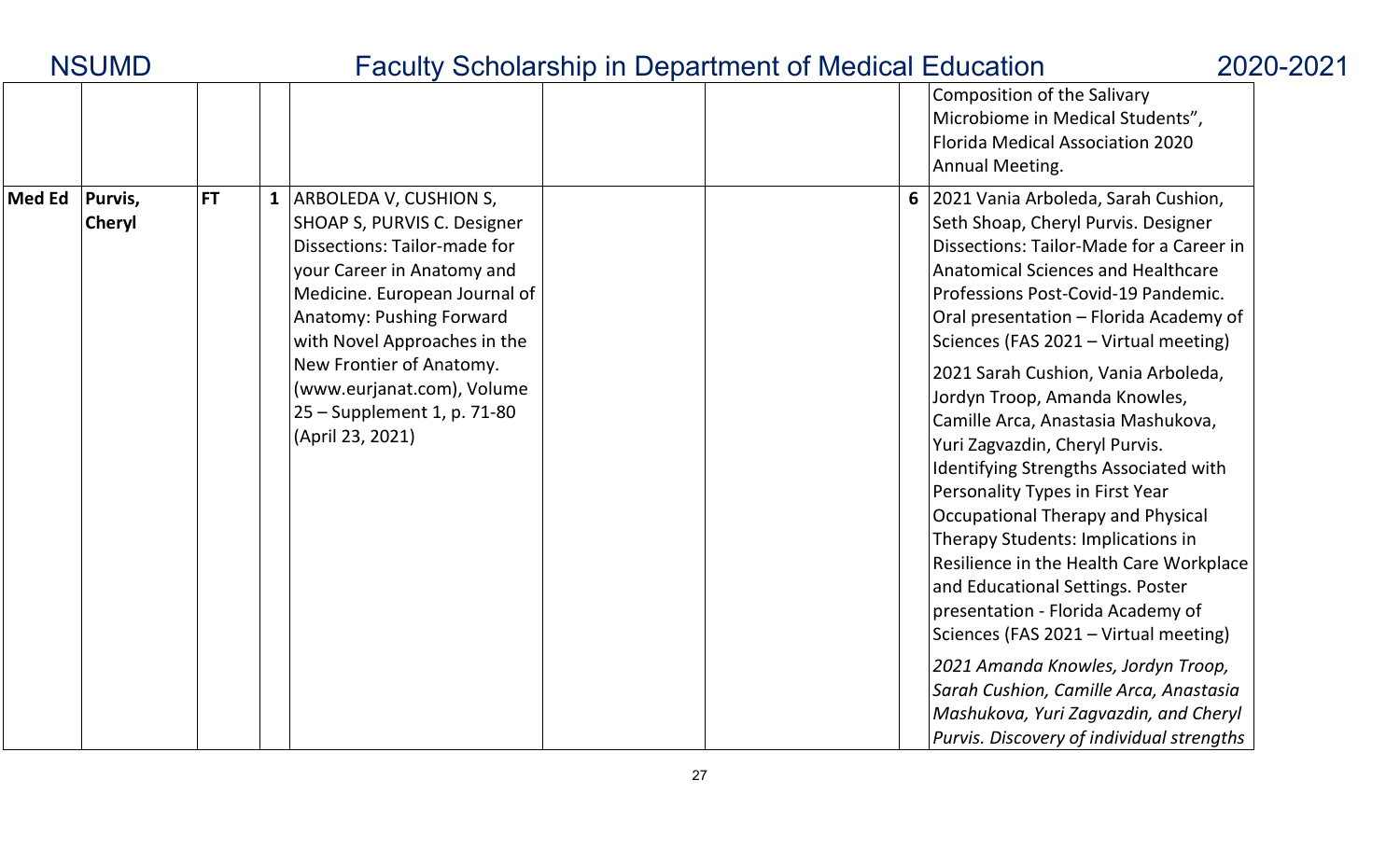|  |  |  |  |  | and personality types through self-<br>assessment and personal preference<br>profile tests in first-year optometry<br>students. Poster presentation - Florida<br>Academy of Sciences (FAS 2021 -<br>Virtual meeting)                                                                                                                                  |
|--|--|--|--|--|-------------------------------------------------------------------------------------------------------------------------------------------------------------------------------------------------------------------------------------------------------------------------------------------------------------------------------------------------------|
|  |  |  |  |  | 2021 Jordyn Troop, Amanda Knowles,<br>Sarah Cushion, Camille Arca, Anastasia<br>Mashukova, Yuri Zagvazdin, Cheryl<br>Purvis. Know Your Team: Learning<br><b>Personality Types Among</b><br>Undergraduate Students and Faculty in<br><b>Healthcare Education. Poster</b><br>presentation - Florida Academy of<br>Sciences (FAS 2021 - Virtual meeting) |
|  |  |  |  |  | 2021 Liliya Ryshchak, Camille Arca,<br>Jordyn Troop, Yuri Zagvazdin, Anastasia<br>Mashukova, Cheryl Purvis. Increasing<br><b>Student Engagement Using Clinically</b><br>Relevant Sonographic Images and<br><b>Interactive Cross-Sectional Drawings.</b><br>Poster presentation - Florida Academy<br>of Sciences (FAS 2021 - Virtual meeting)          |
|  |  |  |  |  | 2021 Vania Arboleda, Sarah Cushion,<br><b>Cheryl Purvis. Designer Dissections:</b><br>Tailor-Made for a Career in Anatomical<br><b>Sciences and Future Healthcare</b>                                                                                                                                                                                 |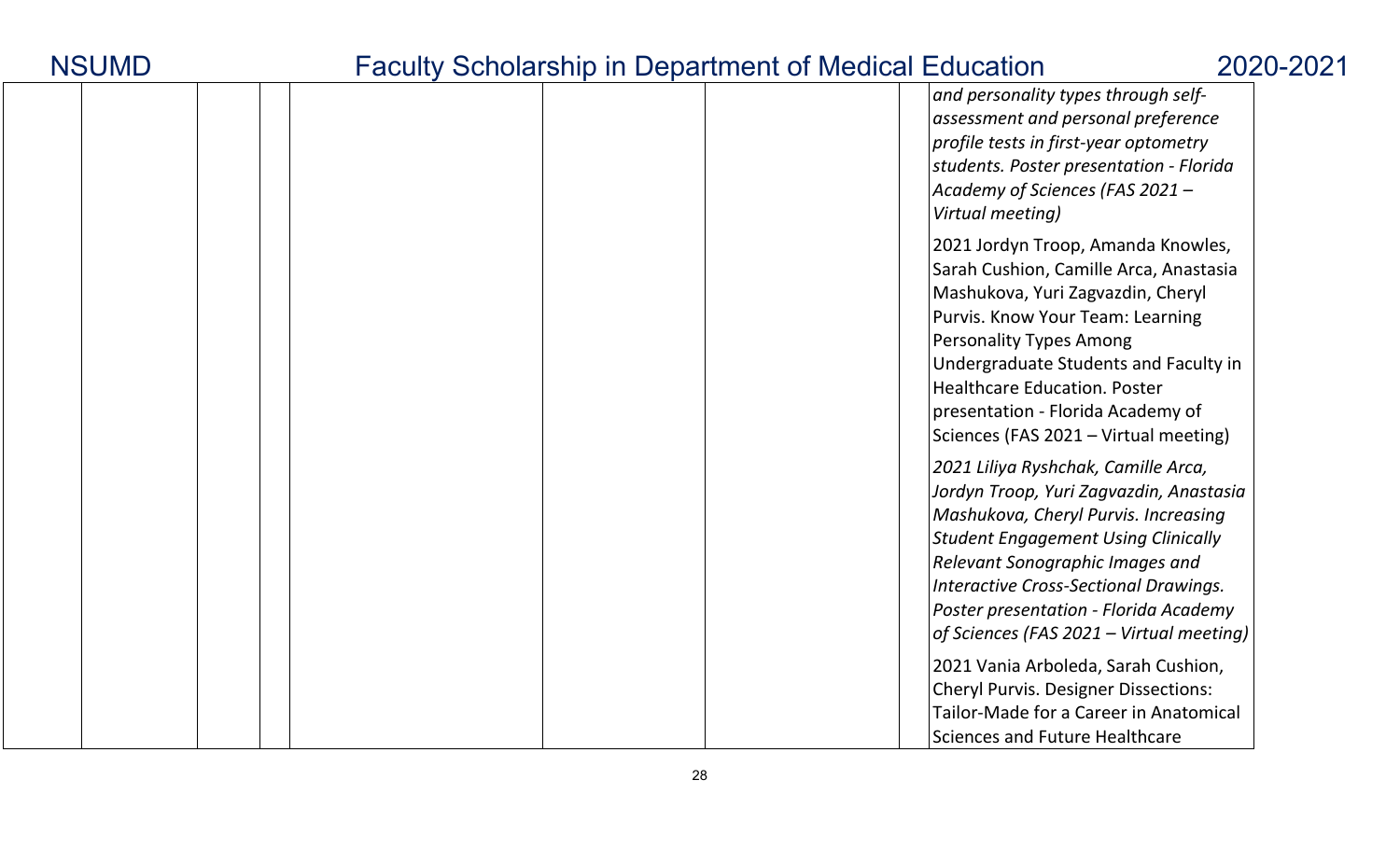|  | Professionals Post-Covid-19 Pandemic.<br>Oral Presentation - Human Anatomy<br>and Physiology Society (HAPS - Virtual<br>May 23, 2021)                                                                                                                                                                                                                                                                                                                                  |
|--|------------------------------------------------------------------------------------------------------------------------------------------------------------------------------------------------------------------------------------------------------------------------------------------------------------------------------------------------------------------------------------------------------------------------------------------------------------------------|
|  | 2021 Sarah Cushion, Vania Arboleda,<br>Jordyn Troop, Amanda Knowles,<br>Camille Arca, Anastasia Mashukova,<br>Yuri Zagvazdin, Cheryl Purvis. Exploring<br>Personality Types and Strengths in First<br><b>Year Occupational Therapy Students</b><br>and First Year Physical Therapy<br><b>Students: How the Anatomical Sciences</b><br>Have Persevered Amid Covid-19. Poster<br>Presentation - Human Anatomy and<br>Physiology Society (HAPS - Virtual May<br>25, 2021) |
|  | 2021 Amanda Knowles, Amar Gill,<br>Jordyn Troop, Sarah Cushion, Camille<br>Arca, Anastasia Mashukova, Yuri<br>Zagvazdin, and Cheryl Purvis. Using<br>personal preference profile tests to<br>empower team dynamics: A discovery<br>of individual strengths and personality<br>types among students pursuing careers<br>in healthcare. Poster Presentation -<br>Human Anatomy and Physiology Society<br>(HAPS - Virtual May 25, 2021)                                   |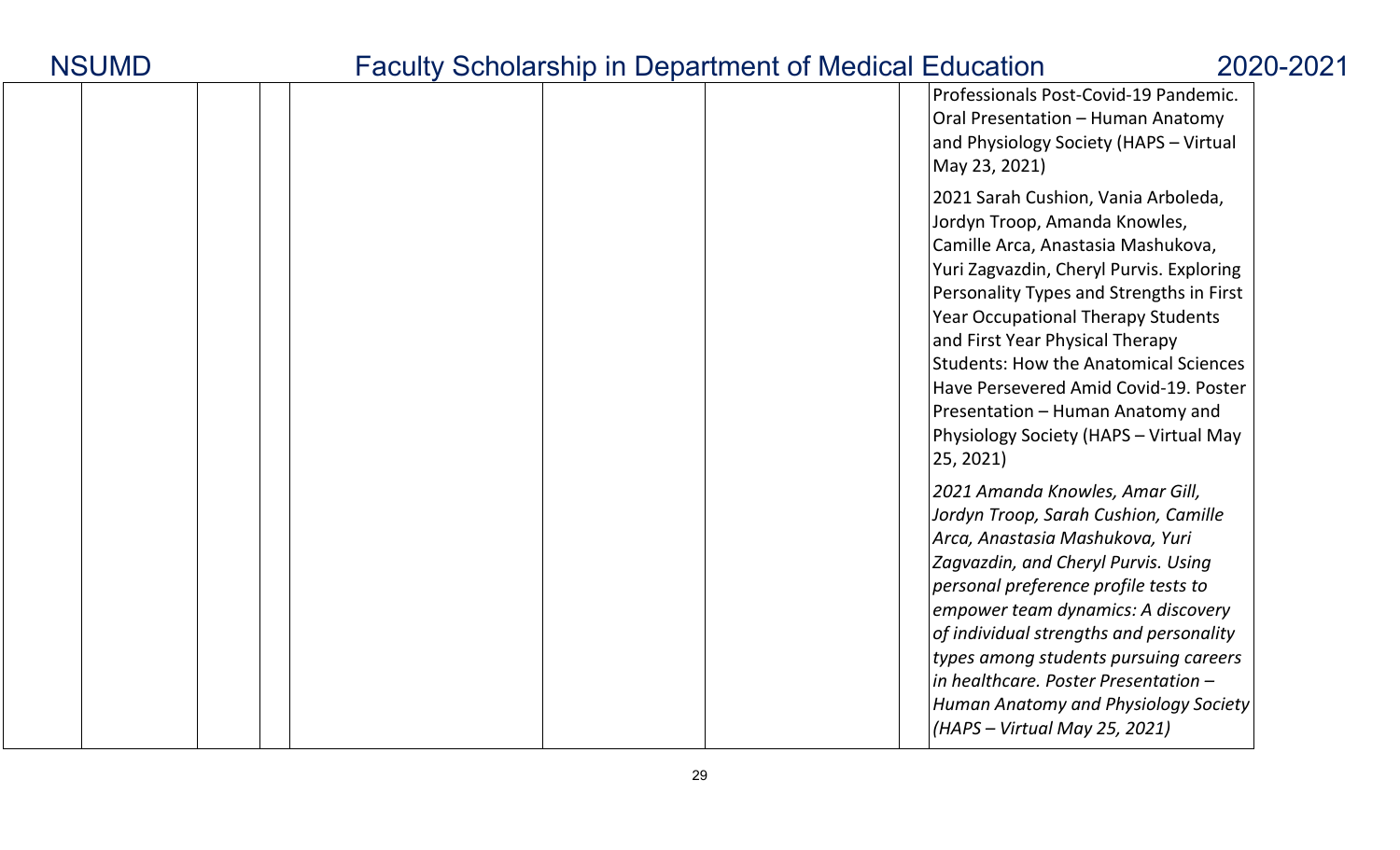| <b>NSUMD</b>                    |  |                                                                                                                                                                                                                                                                                                                                                                                                                      | <b>Faculty Scholarship in Department of Medical Education</b> |                                                                                                                                                                                                                                                                                                                                                                                                                                                                                      | 2020-2021 |
|---------------------------------|--|----------------------------------------------------------------------------------------------------------------------------------------------------------------------------------------------------------------------------------------------------------------------------------------------------------------------------------------------------------------------------------------------------------------------|---------------------------------------------------------------|--------------------------------------------------------------------------------------------------------------------------------------------------------------------------------------------------------------------------------------------------------------------------------------------------------------------------------------------------------------------------------------------------------------------------------------------------------------------------------------|-----------|
| Med Ed $ $ Rajput, Vijay $ $ FT |  | 4   Bapatla N, Fine L, Rajput V.<br>The future role of augmented<br>reality and virtual reality<br>simulation in clinical skills<br>assessment. Indian J Med Spec<br>2021;12:113<br>Bhattad P, Durkin M, Fine L,<br>Rajput V. Art in Clinical<br><b>Practice: The Health</b>                                                                                                                                         |                                                               | 8 Vijay Rajput " Happiness Reset 2020"<br>peer reviewed poem published at new<br>AAMC website: Meaning Making During<br>Times of Uncertainty. As a part of our<br>large curated collection of 55-Word<br>Stories and poems. https://frahme-<br>aamc.org/2020/11/03/happiness-reset-<br>$2020/$ .<br>Vijay Rajput, Professionalism and                                                                                                                                                |           |
|                                 |  | Professional-A Story Listener<br>and a Storyteller: The Role of<br>Narrative-Based Medicine in<br><b>Clinical Practice and</b><br><b>Education. Alternative and</b><br>Complementary Therapies;<br>2021;27(3):1-10, DOI:<br>10.1089/act.2021.29332.jlr<br>Bapatla N, Pearson S, Stillman<br>S, Fine L, Bauckman K, Rajput<br>V. Looking into the future of<br>clinical skills assessment in<br>undergraduate medical |                                                               | Humanism in Medical Education: How<br>to Teach and Nurture in the 21st<br>Century Climate. Published in<br>newsletter, September 3rd2020<br>https://www.academy-<br>professionalism.org/content.aspx?page<br>id=86&club id=625584<br>Li B, Quinn R, Meghani S, Chittams J,<br>Rajput V. Segregation Can Predict<br><b>COVID-19 Fatalities in Less Densely</b><br>Populated Counties. Presented at:<br><b>Association of American Medical</b><br>Colleges (AAMC) Group on Educational |           |
|                                 |  | education. MedEdPublish.<br>Published online on June 11,<br>2021<br>https://doi.org/10.15694/mep<br>.2021.000171.1                                                                                                                                                                                                                                                                                                   |                                                               | Affairs; 2021 April 20-22; Virtual.<br>van de Ridder JMM, Arora B,<br>Surapaneini R, Mookerjee A, Rajput V.<br>Micromanagement in Medical<br>Education: Development of an                                                                                                                                                                                                                                                                                                            |           |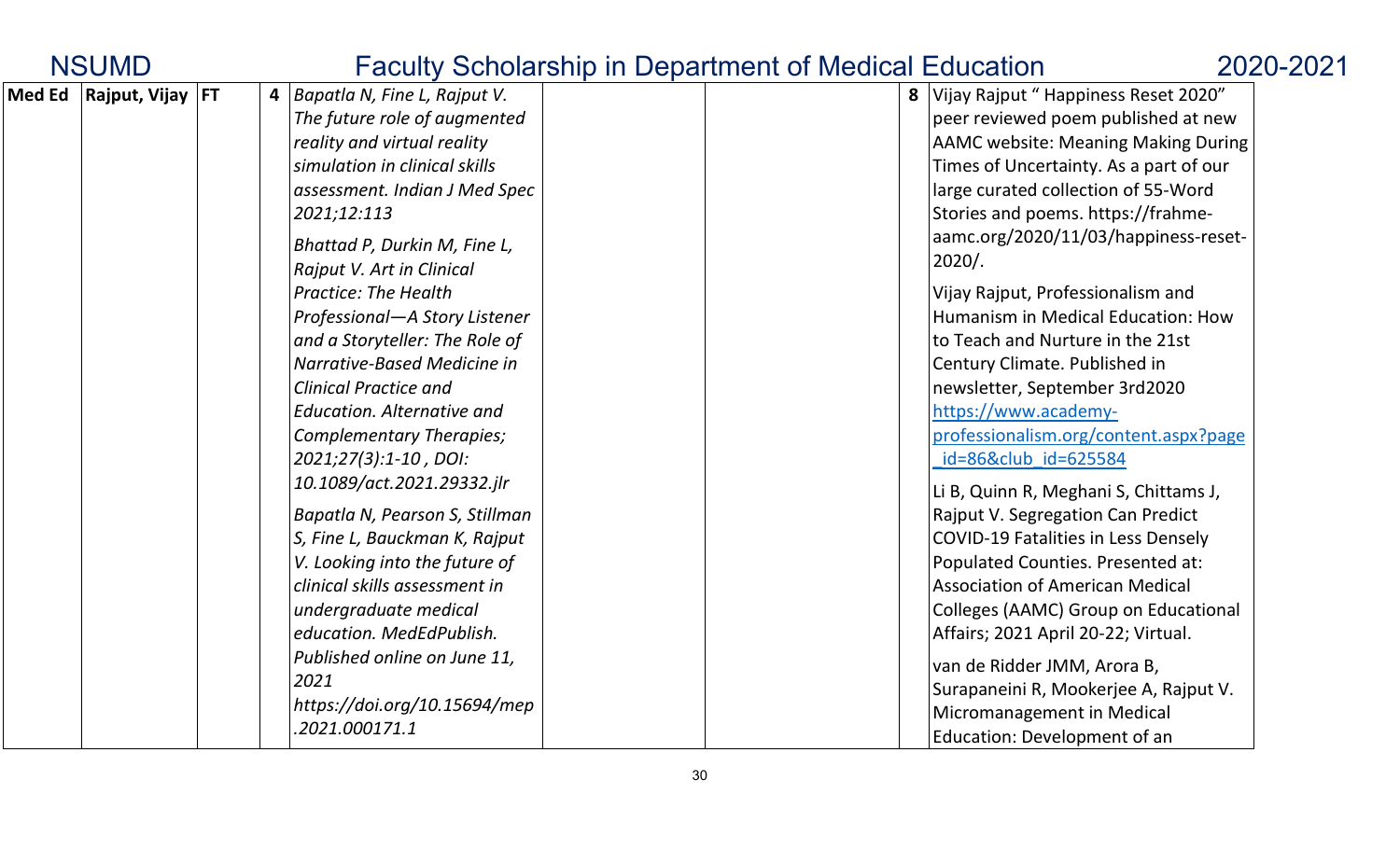| <b>Sondial only in Bopartment of modium Education</b>                                                                                                                                                                                                                                                                                                                                                                                                                                                                                                                                                                                                                                                                                                                                              |                                                                                                                                                                                                                                                                                                                                                                                                                                                                                                                                                                                                                                                                                                                                                                                                                                                                                                                                                                                                                                       |
|----------------------------------------------------------------------------------------------------------------------------------------------------------------------------------------------------------------------------------------------------------------------------------------------------------------------------------------------------------------------------------------------------------------------------------------------------------------------------------------------------------------------------------------------------------------------------------------------------------------------------------------------------------------------------------------------------------------------------------------------------------------------------------------------------|---------------------------------------------------------------------------------------------------------------------------------------------------------------------------------------------------------------------------------------------------------------------------------------------------------------------------------------------------------------------------------------------------------------------------------------------------------------------------------------------------------------------------------------------------------------------------------------------------------------------------------------------------------------------------------------------------------------------------------------------------------------------------------------------------------------------------------------------------------------------------------------------------------------------------------------------------------------------------------------------------------------------------------------|
| Ojha J, Bourne M,<br>Santiesteban L, Bauckman K,<br>Eason A, Rajput V, Emerging<br>Role of Short Message System<br>(SMS) in Medical Education<br>MedEdPublish; published<br>online on June10, 2021.<br>https://doi.org/10.15694/mep<br>.2021.000167.1<br>J. M. Monica van de Ridder,<br>Jorgelina T. DeSanctis,<br>Anuradha Lele Mookerjee, and<br>Vijay Rajput (2020)<br>Micromanagement Creates a<br>Nonconducive Learning<br><b>Environment for a Teaching</b><br>Team. Journal of Graduate<br><b>Medical Education: October</b><br>2020, Vol. 12, No. 5, pp. 639-<br>640.<br>https://doi.org/10.4300/JGME<br>-D-20-00926.1<br>Mintz J, Wahood W, Meghani<br>S, Rajput V. Emergency<br><b>Transition to Virtual Education</b><br>during COVID-19: Lessons and<br>Opportunities for Experiential | Instrument. at 2021 Virtual Group of<br><b>Educational Affairs (GEA) Joint Regional</b><br>Conference, April 20-22, 2021. (Oral<br>presentation)<br>van de Ridder JMM, Arora B,<br>Surapaneini R, Mookerjee A, Rajput V.<br>Development of an instrument to<br>measure prevalence and impact of<br>micromanagement in medical<br>education. at Spectrum Health Virtual<br>Research Day, Grand Rapids, Michigan,<br>April 22, 2021.(Poster presentation)<br>Li B, Quinn R, Meghani S, Chittams J,<br>Rajput V. Segregation Can Predict<br><b>COVID-19 Fatalities in Less Densely</b><br>Populated Counties. Presented at: 2020<br>American Medical Association (AMA)<br>Research Symposium; 2020 Dec 3-6;<br>(Virtual poster presentation)<br>Li B, Quinn R, Meghani S, Chittams J,<br>Rajput V. Segregation Can Predict<br><b>COVID-19 Fatalities in Less Densely</b><br>Populated Counties. Presented at:<br>Florida American College of Physicians<br>Fall 2020 Poster Competition; 2020 Nov<br>9-27; (Virtual poster presentation) |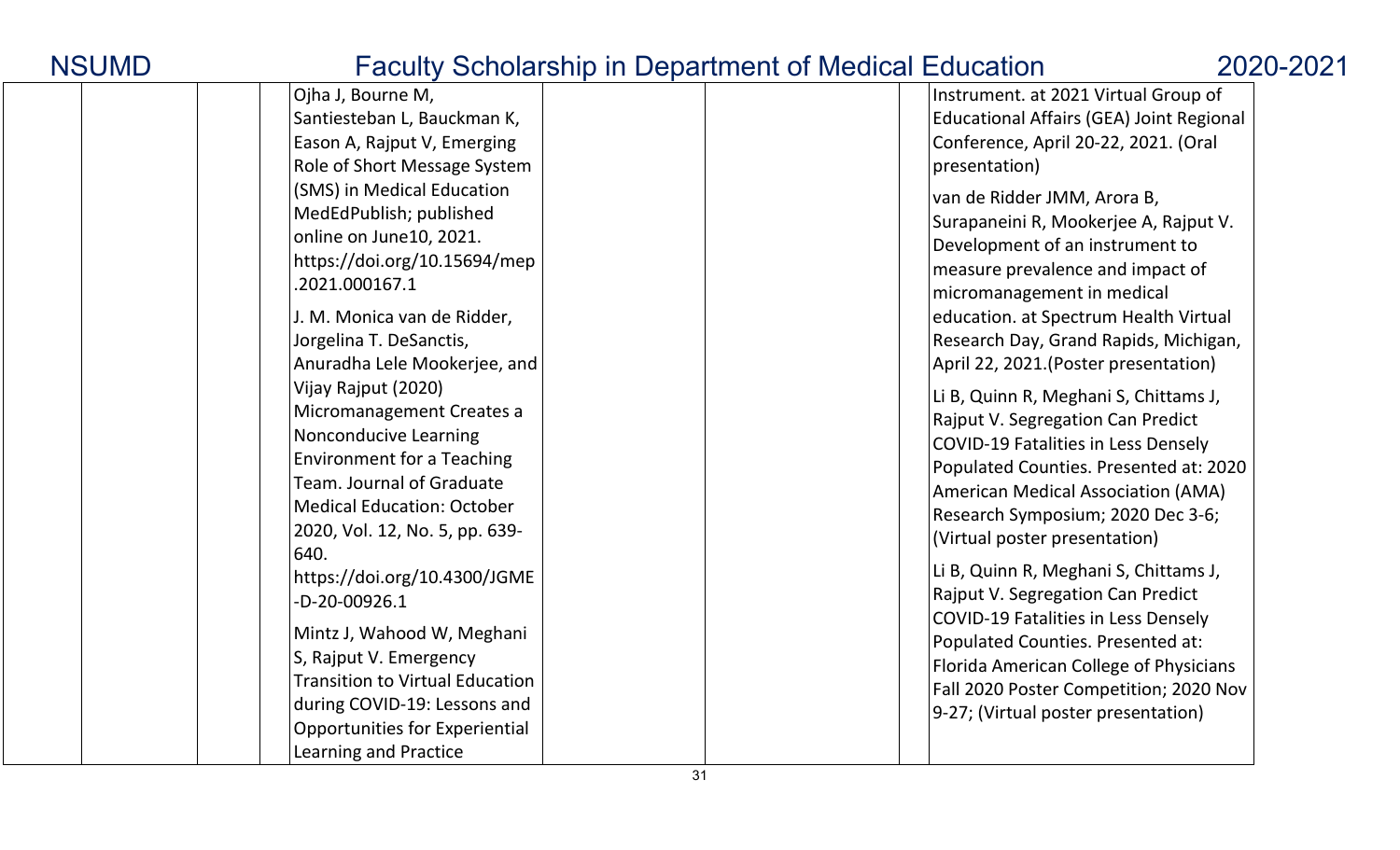|               | <b>NSUMD</b>      |           |                                                                                                                                                                                                                                                                                                                                                                                                                                                                          | <b>Faculty Scholarship in Department of Medical Education</b> |             | 2020-2021                                                                                                                                                                                                                                                                                                                          |
|---------------|-------------------|-----------|--------------------------------------------------------------------------------------------------------------------------------------------------------------------------------------------------------------------------------------------------------------------------------------------------------------------------------------------------------------------------------------------------------------------------------------------------------------------------|---------------------------------------------------------------|-------------|------------------------------------------------------------------------------------------------------------------------------------------------------------------------------------------------------------------------------------------------------------------------------------------------------------------------------------|
|               |                   |           | Socialization. MedEdPublish.<br>Online peer reviewed<br>publication July 9, 2020,<br>https://doi.org/10.15694/mep<br>.2020.000144.1<br>Rajput V. Ek yatra, anupreksha<br>aur Karuna ki [A journey of<br>care and compassion]. RHiME.<br>2020;7:62-<br>3.https://www.rhime.in/ojs/in<br>dex.php/rhime/article/view/3<br>16/298                                                                                                                                            |                                                               |             | Joel Mintz, Joshua Raber, Miriam<br>Zylberglait Lisigurski, Vijay Rajput, Are<br>the AAMC EPAs enough to excel in the<br>early months of internship? Transition<br>to Residency: Conversations Across the<br><b>Medical Education Continuum virtual</b><br>conference scheduled for October 16-<br>17, 2020. (Poster presentation) |
| <b>Med Ed</b> | Schwartz,<br>Gary | <b>FT</b> | Unique Case of Mid-Tendon<br>Palmaris Longus Muscle,<br><b>Dissection Presentation and</b><br>Literature Review, Eur. J. Anat.<br>24(4):285-288, 2020.<br>Carpal Tunnel Syndrome in<br><b>Transthyretin Cardiac</b><br>Amyloidosis: Implications and<br>Protocol for Diagnosis and<br>Treatment, Cureus, 13(4):e.<br>DOI 10.7759/curues.14546,<br>April 18, 2021.<br>An Incidence of duplicated<br><b>Princeps Pollicis and Radialis</b><br>Indicis Arteries, Cureus, 13 |                                                               | $\mathbf 0$ |                                                                                                                                                                                                                                                                                                                                    |

### 32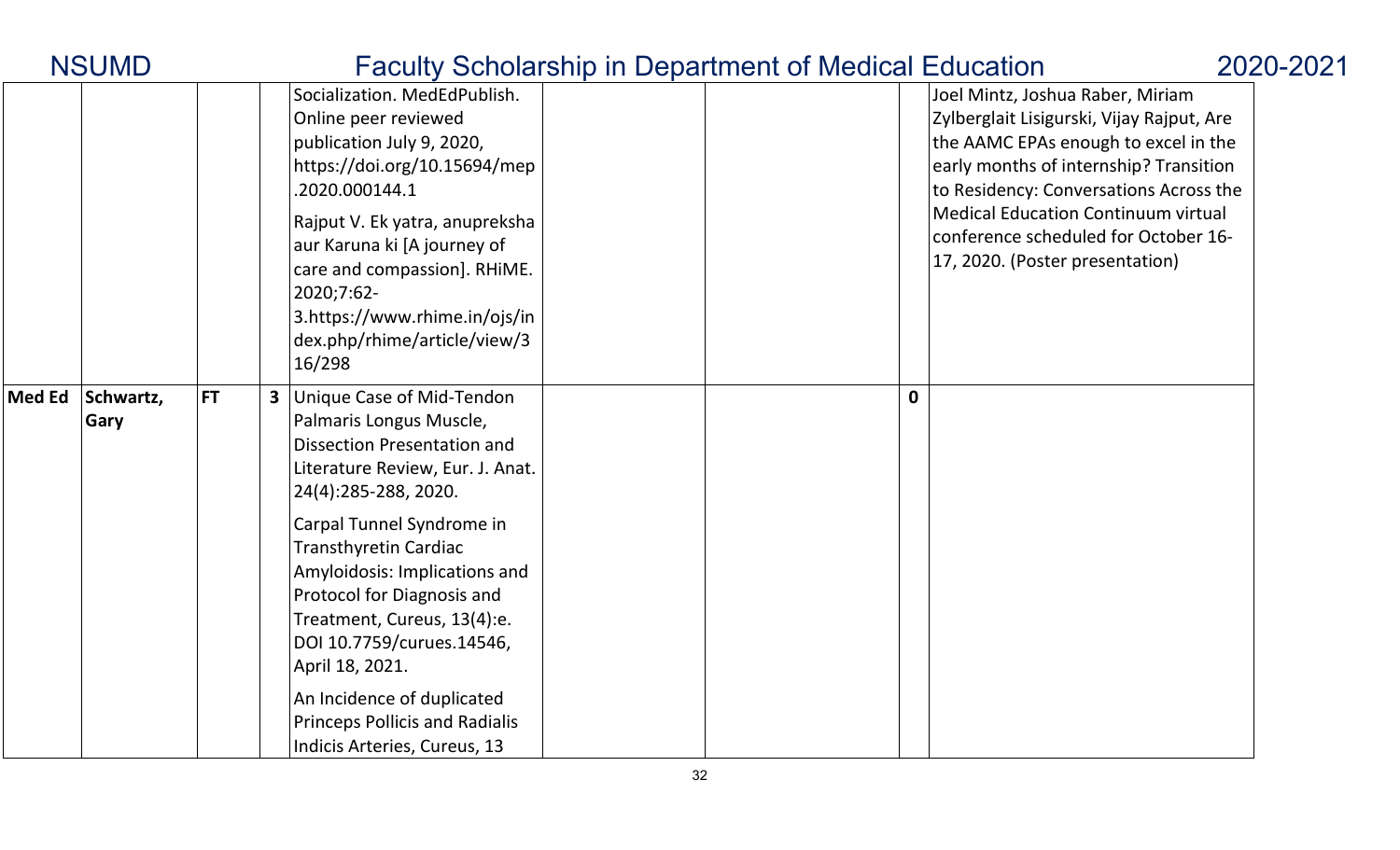| <b>NSUMD</b>  |                          |           | <b>Faculty Scholarship in Department of Medical Education</b><br>2020-2021 |                                                                                                                                                                                                                                                                          |  |  |             |                                                                                                                                                                                                                                                                                                                                                                                                                                                                                                                                      |  |  |  |  |
|---------------|--------------------------|-----------|----------------------------------------------------------------------------|--------------------------------------------------------------------------------------------------------------------------------------------------------------------------------------------------------------------------------------------------------------------------|--|--|-------------|--------------------------------------------------------------------------------------------------------------------------------------------------------------------------------------------------------------------------------------------------------------------------------------------------------------------------------------------------------------------------------------------------------------------------------------------------------------------------------------------------------------------------------------|--|--|--|--|
|               |                          |           |                                                                            | (5):e14894.<br>DOI:10.7759/cereus. 14894,<br>May 7, 2021                                                                                                                                                                                                                 |  |  |             |                                                                                                                                                                                                                                                                                                                                                                                                                                                                                                                                      |  |  |  |  |
| Med Ed        | Tolchinsky,<br><b>CA</b> | <b>FT</b> | $\mathbf 0$                                                                |                                                                                                                                                                                                                                                                          |  |  |             | 2 Presentation for Teaching Academic<br><b>Survival and Success Conference</b><br>(March 1-14, 2021) titled, "Peer<br>Assisted Learning (PAL): "Perceptions<br>and Wellness of First Year Medical<br>Students." Presenters: Dr. CA<br>Tolchinsky, Caitlin Williams, Piero<br>Carlotti, Theresa Vidal and Ahraz Rizvi<br>Poster Presentation for the 2021 AAMC<br>GSA-OSR Spring Meeting, April 14-17,<br>2021 titled, "Using Peer Assisted<br>Learning to Enhance Wellness of First-<br>Year Medical Students." Dr. CA<br>Tolchinsky |  |  |  |  |
| <b>Med Ed</b> | Venkatachal<br>am, KV    | IFT.      |                                                                            | 2 Aleman, A. E., and<br>*Venkatachalam K.V. (2020)<br>Covid 19 Pandemic Notes from<br>Tri-counties: Palm Beach,<br>Broward, and Miami Dade of<br>Florida. Archives of Clinical<br>Case Studies, August 2020,<br>ISSN: 2687-8410 DOI:<br>10.33552/ACCS.2020.02.0005<br>44 |  |  | $\mathbf 0$ |                                                                                                                                                                                                                                                                                                                                                                                                                                                                                                                                      |  |  |  |  |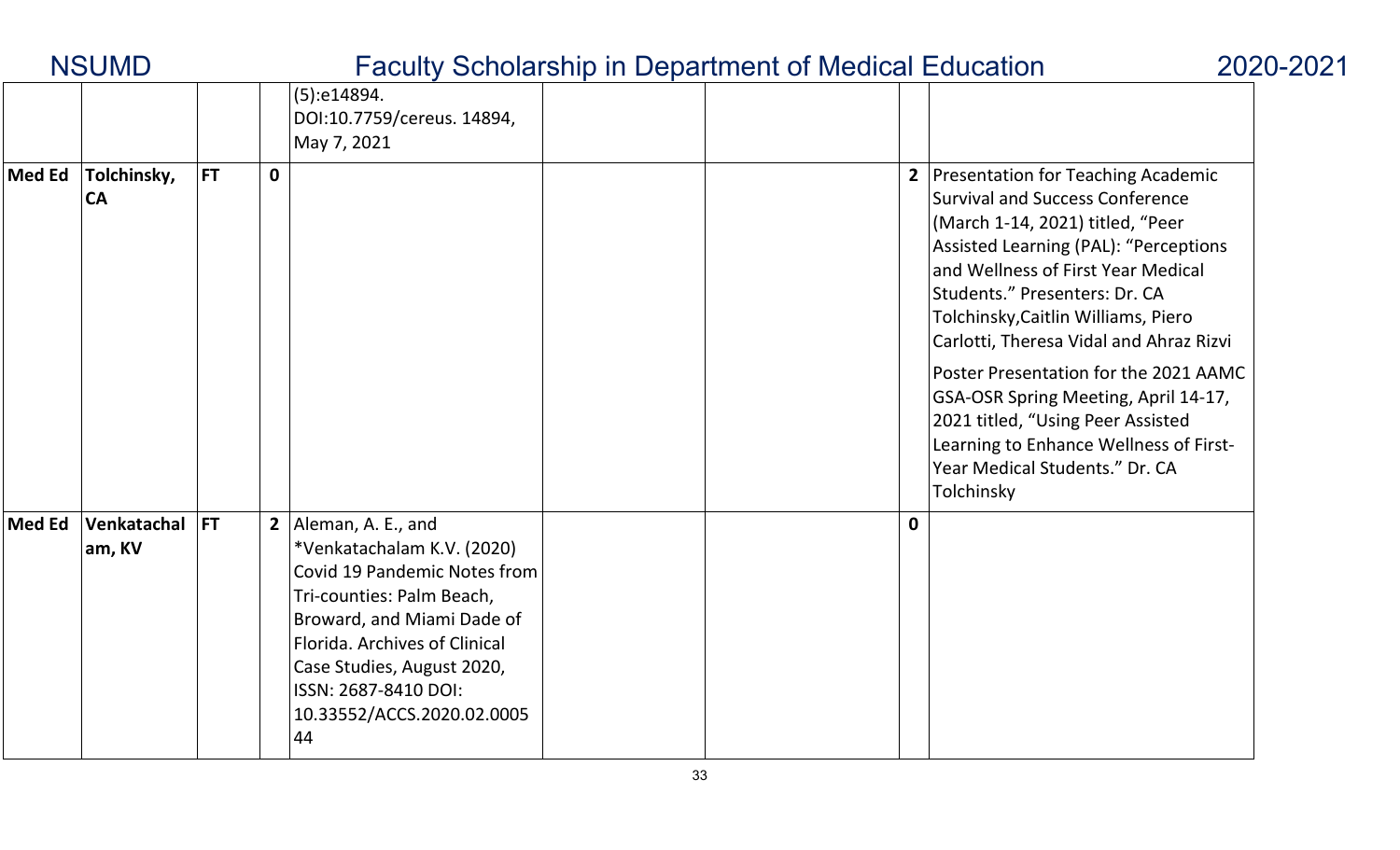| <b>NSUMD</b>                               |           | <b>Faculty Scholarship in Department of Medical Education</b> |                                                                                                                                                                                                                                                                                                                                                                            |  |  |  |                                                                                                                                                                                                                                                                                                                                                                                                                                                                                                                                                                                                                                                   |  |  |  |  |
|--------------------------------------------|-----------|---------------------------------------------------------------|----------------------------------------------------------------------------------------------------------------------------------------------------------------------------------------------------------------------------------------------------------------------------------------------------------------------------------------------------------------------------|--|--|--|---------------------------------------------------------------------------------------------------------------------------------------------------------------------------------------------------------------------------------------------------------------------------------------------------------------------------------------------------------------------------------------------------------------------------------------------------------------------------------------------------------------------------------------------------------------------------------------------------------------------------------------------------|--|--|--|--|
|                                            |           |                                                               | Foo TC, Meacham JE, Terentis<br>AC, Venkatachalam K.V.<br>Gamma cleavage is a rate-<br>determining step in the<br>gamma-elimination reaction of<br>L-methionine analogues<br>catalyzed by methionine-<br>gamma-lyase. Biochim Biophys<br>Acta Proteins Proteom. 2021<br>Jul;1869(7):140652. doi:<br>10.1016/j.bbapap.2021.14065<br>2. Epub 2021 Mar 18. PMID:<br>33746063. |  |  |  |                                                                                                                                                                                                                                                                                                                                                                                                                                                                                                                                                                                                                                                   |  |  |  |  |
| <b>Med Ed</b><br>Wrench,<br><b>Algevis</b> | <b>FT</b> |                                                               | <b>0</b> Brianna Cocuzzo, MsC, Algevis<br>Wrench, PhD and Chasity<br>O'Malley, PhD. Balancing<br>Protection from COVID-19 and<br>the Need for Human Touch in<br>Nursing Homes. Journal of the<br>American Geriatrics Society,<br>00:1-2, 2020                                                                                                                              |  |  |  | 5   06/21, Algevis P. Wrench, Ph.D. & Kate<br>J.F. Carnevale, Ph.D. Correlating<br><b>Student Study Strategies with Student</b><br>Success During the COVID-19 Pandemic:<br>A Study of First Year Dental Students in<br><b>Basic Science Courses. 25th Annual</b><br><b>International Association of Medical</b><br>Science Educators (IAMSE) Meeting.<br>05/21, Kate J.F. Carnevale, PhD &<br>Algevis P. Wrench, PhD. Correlating<br><b>Student Study Strategies with Student</b><br>Success, A Longitudinal Study of First<br>Year Dental Students in Basic Science<br>Courses, Before and During the COVID-<br>19 Pandemic. The Association of |  |  |  |  |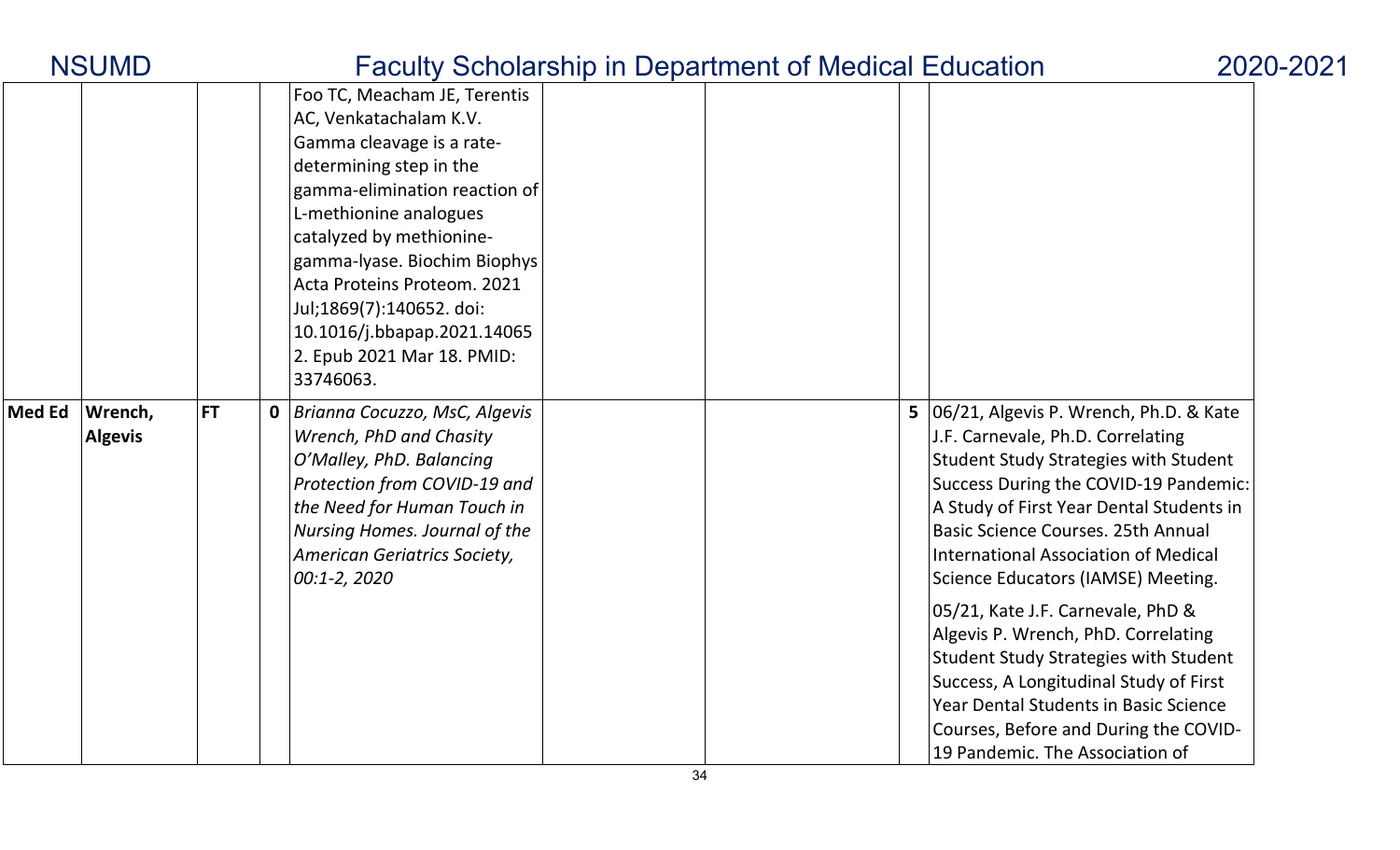| <b>NSUMD</b> |  |
|--------------|--|
|--------------|--|

|  |  |  |  | <b>Biochemistry Educators Annual</b><br>Meeting.                                                                                                                                                                                                                                                                                                        |
|--|--|--|--|---------------------------------------------------------------------------------------------------------------------------------------------------------------------------------------------------------------------------------------------------------------------------------------------------------------------------------------------------------|
|  |  |  |  | 02/21, Ashley Ryan Vidad, OMS-II,<br>Camilo Rodriguez, OMS-II, Algevis<br>Wrench, PhD, Samiksha Prasad, PhD.<br>Long-term Effects of Consumption of<br>Various Beverages on the Salivary<br>Microbiome of Students in Healthcare<br>Profession. Eastern-Atlantic Student<br>Research Forum, Miami, Florida.                                             |
|  |  |  |  | 07/20, Janelle Torres, OMS-I, Jasmin<br>Ghasemloian, OMS-III, Noelle Dorgham,<br>OMS-I, Maryanne Vaca, OMS-I,<br>Samiksha Prasad, Ph.D, Algevis Wrench,<br>Ph.D. Relationship between Perceived<br><b>Stress and Composition of the Salivary</b><br>Microbiome in Medical Students.<br><b>Florida Medical Association 2020</b><br><b>Annual Meeting</b> |
|  |  |  |  | America Society for Microbiology,<br>Microbe Minority Abstract Award<br>Recipient The abstract titled "Seizures"<br>and Neurocysticercosis in United States<br>and its Demographic Implications" was<br>submitted for review along with a letter<br>of support from Dr. Rajput. Other<br>eligibility included: underrepresented                         |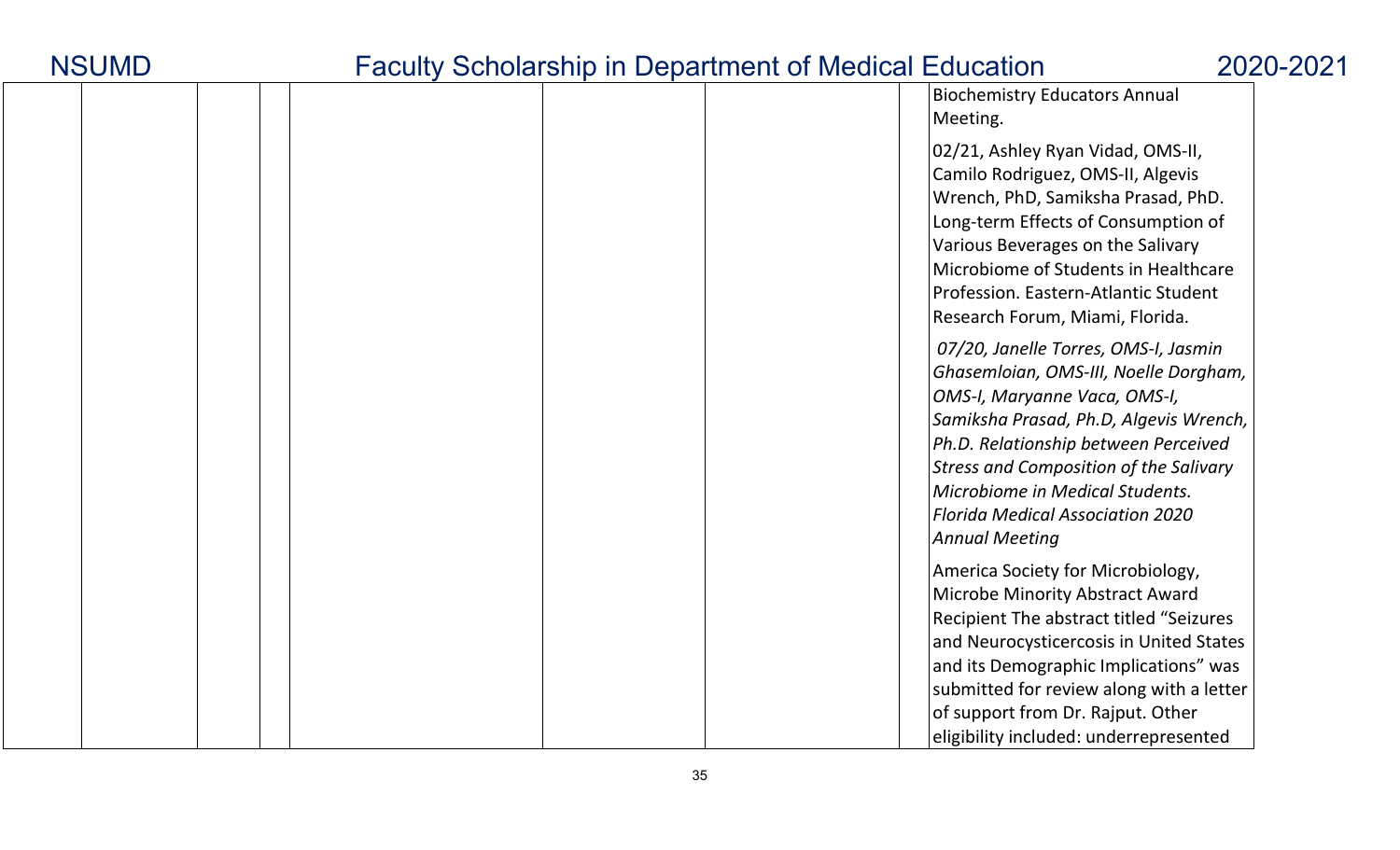| <b>NSUMD</b>                           | <b>Faculty Scholarship in Department of Medical Education</b>                                                                                                                                                              |                         |                                                                                                                                                                                                                                                                                                                                                                                                                                                                      | 2020-2021 |
|----------------------------------------|----------------------------------------------------------------------------------------------------------------------------------------------------------------------------------------------------------------------------|-------------------------|----------------------------------------------------------------------------------------------------------------------------------------------------------------------------------------------------------------------------------------------------------------------------------------------------------------------------------------------------------------------------------------------------------------------------------------------------------------------|-----------|
|                                        |                                                                                                                                                                                                                            |                         | minority in medicine, experienced<br>mentoring minority students,<br>committed to research in the<br>microbiological field, diversity and<br>volunteer services.<br>https://asm.org/Travel-Award/ASM-<br>Microbe-Minority-Travel-Award                                                                                                                                                                                                                               |           |
|                                        |                                                                                                                                                                                                                            |                         | Keynote Symposia, Malaria in the Era of<br>COVID-19 Scholarship recipient for<br>early-career investigators from<br>underrepresented backgrounds.<br>Application must include rationale for<br>why the topic of the meeting will make<br>an impact in the applicant's career and<br>institution. In addition to express<br>dedication to mentor student<br>underrepresented in medicine.<br>https://www.keystonesymposia.org/KS<br>/Online/Financial Aid/ECITAs.aspx |           |
| Med Ed Zagvazdin,<br><b>FT</b><br>Yuir | 1 Zagvazdin Y. 2021.<br><b>Conversations about World</b><br>War II: echoes from the other<br>side of the Atlantic Ocean.<br>Vestnik Tyumenskogo<br>Gosudarstvennogo<br>Universiteta.; Section<br>Humanities; 7 (2): 210-21 | $\overline{\mathbf{z}}$ | 2021. Knowles A., Gill A., Troop J.,<br>Cushion S., Arca C., Mashukova A.,<br>Zagvazdin Y., Purvis C. Using Personal<br>Preference Profile Tests to Empower<br>Team Dynamics: a Discovery of<br>Individual Strength and Personality<br><b>Types among Students Pursuing Carriers</b>                                                                                                                                                                                 |           |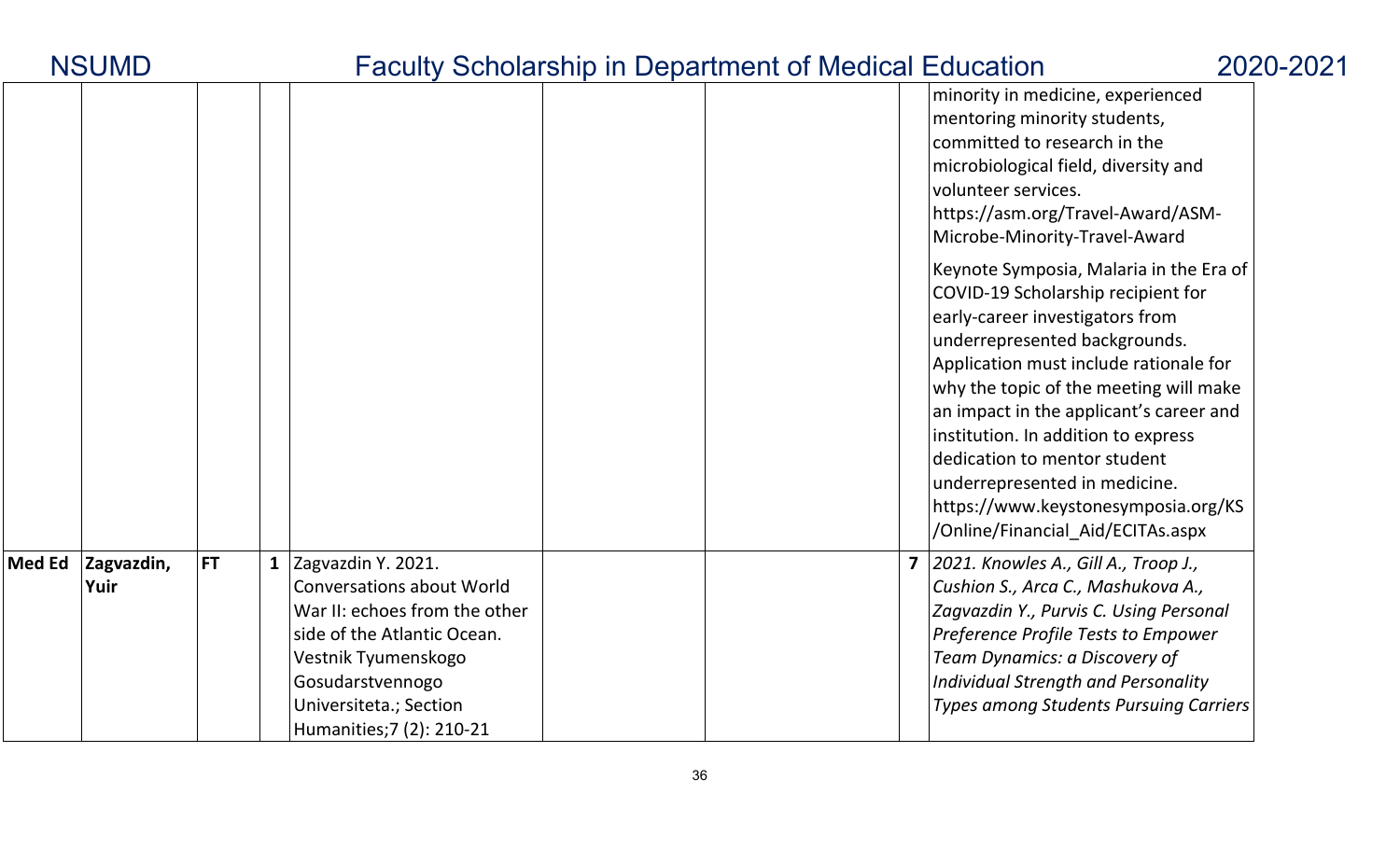|  |  | in Healthcare. 36 HAPS Annual Virtual<br>Conference, May 23-26.                                                                                                                                                                                                                             |
|--|--|---------------------------------------------------------------------------------------------------------------------------------------------------------------------------------------------------------------------------------------------------------------------------------------------|
|  |  | 2021. Ryshchak L., Arca C., Mashukova<br>A., Zagvazdin Y., Troop J., Cheryl P.<br>Improving Understanding of Female<br>Pelvic Anatomy by Using Interactive<br><b>Cross-Sectional Drawings and Clinically</b><br>Relevant Ultrasound Images. 36 HAPS<br>Annual Virtual Conference, May 23-26 |
|  |  | 2021. Cocuzzo B., Zagvazdin Y.<br>Neurological Manifestations of COVID-<br>19 infection. Florida Academy of<br>Sciences 84th Annual Meeting, March<br>19th, Virtual. Florida Scientist v. 84<br>Suppl. 1: 50-1                                                                              |
|  |  | 2021. Cocuzzo B., Zagvazdin Y. Long-<br>term Neurological Sequelae of Bacterial<br>Meningitis in Children. Florida Academy<br>of Sciences 84th Annual Meeting,<br>March 19th, Virtual. Florida Scientist v.<br>84 Suppl. 1: 51                                                              |
|  |  | 2021. Cocuzzo K., Zagvazdin Y.<br>Salmonella Meningitis: a Rare,<br>Deceptive and Often Fatal Infection.<br>Florida Academy of Sciences 84th<br>Annual Meeting, March 19th, Virtual.<br>Florida Scientist v. 84 Suppl. 1: 51-2                                                              |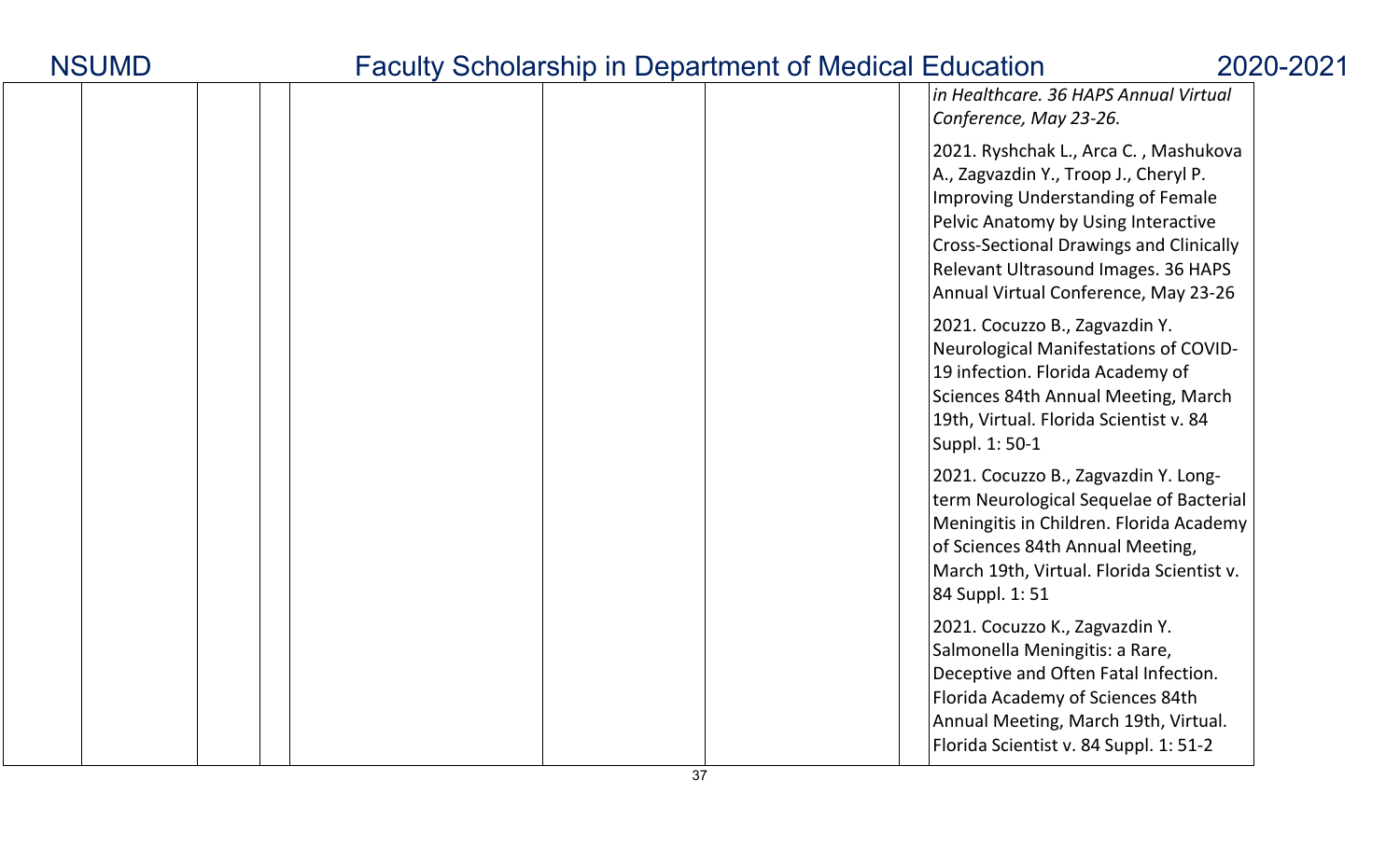| <b>NSUMD</b> |
|--------------|
|--------------|

|  |  |  | 2021. Gonzales N.S., Coutin V.E.,<br>Mainville M.E., Perez E.R., Zagvazdin Y.<br>Sympathetic Innervation of Lacrimal<br>Glands: Functional Controversies in the<br>Literature. Florida Academy of Sciences<br>84th Annual Meeting, March 19th,<br>Virtual. Florida Scientist v. 84 Suppl. 1:<br>$52-3$                                          |
|--|--|--|-------------------------------------------------------------------------------------------------------------------------------------------------------------------------------------------------------------------------------------------------------------------------------------------------------------------------------------------------|
|  |  |  | 2021. Ryshchak L., Arca C., Troop J.,<br>Zagvazdin Y., Mashukova A., Purvis C.<br><b>Increasing Student Engagement Using</b><br><b>Clinically Relevant Sonographic Images</b><br>and Interactive Cross-Sectional<br>Drawings. Florida Academy of Sciences<br>84th Annual Meeting, March 19,<br>Virtual. Florida Scientist v. 84 Suppl. 1:<br>69 |
|  |  |  | 2020. Elsouri K., Arboleda V., Zagvazdin<br>Y. Cultural Neuroscience: Implications<br>for Neuroanatomy. American<br>Association of Clinical Anatomists and<br>Human Anatomy and Physiology<br>Society joint regional virtual meeting,<br><b>UMass Medical School, October</b><br>December 2020,                                                 |
|  |  |  | Air Travel, Public Safety and Price: a<br>Distant Mirror from Croydon Airport,                                                                                                                                                                                                                                                                  |